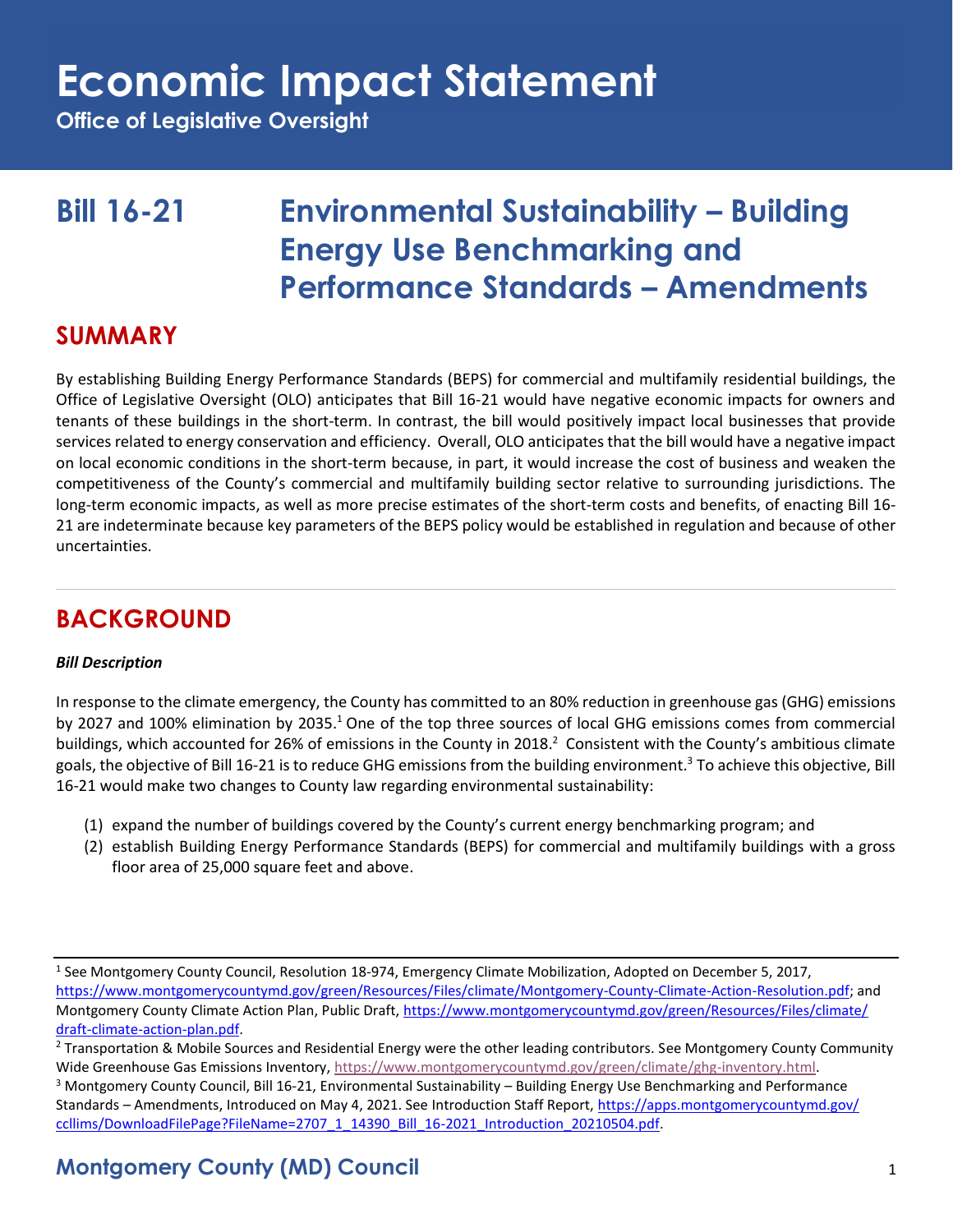**Office of Legislative Oversight**

Expand Building Energy Use Benchmarking: In April 2014, the Council enacted the first energy benchmarking law in the country.<sup>4</sup> It requires County-owned and commercial buildings with gross floor areas 50,000 square feet and above to annually track and report building energy performance details to the County's Department of Environmental Protection (DEP).<sup>5</sup> Bill 16-21 would expand the building energy use benchmarking program to include County-owned, commercial, and multifamily buildings with gross floor areas of 25,000 square feet and above.<sup>6</sup> According to DEP, there are currently 795 buildings (114M sq. ft.) in the program. Bill 16-21 would add approximately 1,055 buildings to the program, bringing the total number of covered buildings to approximately 1,850 (247M sq. ft.).<sup>7</sup>

Establish BEPS: Building Energy Performance Standards refers to "a policy that sets a minimum required level of energy performance for covered buildings." <sup>8</sup> Bill 16-21 would require DEP to "develop and implement" BEPS for covered buildings. These standards must do the following:

- "increase the energy efficiency of existing covered buildings";
- "use normalized net site EUI<sup>9</sup> as a performance metric wherever feasible";
- "account for onsite solar generation in the performance metric";
- "use the benchmarking tool to report building energy performance to the County"; and
- "establish interim and final performance standards."

DEP would be required to calculate a performance baseline for each covered building that is based on average historical energy use. DEP would use interim and final performance standards to determine building compliance by comparing the performance metric (normalized net site EUI) against energy reduction targets.

The BEPS program would have a 12-year cycle. Once the cycle is initiated for a building, DEP will determine whether a building is meeting its energy reduction target every four years. Bill 16-21 would authorize DEP to "determine compliance by comparing the performance metric against the interim *or* final performance standards [emphasis added]." Thus, buildings would be required to meet total energy reduction targets every 12 years, not every four years. To illustrate, a building that falls below its interim performance standards may "catch up" with energy reductions and meet its final performance standards, thereby staying in compliance with the law.

Bill 16-21 would establish five groups that determine the start of the benchmarking and BEPS periods. The bill defines each group as follows:

<sup>4</sup> Montgomery County Council, Bill 2-14 – Environmental Sustainability – Buildings – Benchmarking, Enacted on April 22, 2014, [https://apps.montgomerycountymd.gov/ccllims/BillDetailsPage?RecordId=887&fullTextSearch=%22energy%20benchmarking%22.](https://apps.montgomerycountymd.gov/ccllims/BillDetailsPage?RecordId=887&fullTextSearch=%22energy%20benchmarking%22) <sup>5</sup> Montgomery County Code, Article 6. Building Energy Use Benchmarking,

[https://codelibrary.amlegal.com/codes/montgomerycounty/latest/montgomeryco\\_md/0-0-0-97835.](https://codelibrary.amlegal.com/codes/montgomerycounty/latest/montgomeryco_md/0-0-0-97835) 

<sup>6</sup> Montgomery County Council, Bill 16-21.

<sup>&</sup>lt;sup>7</sup> Department of Environmental Protection, "Building Energy Performance Standards in Montgomery County," Presentation. See also Montgomerycountymd.gov, "Building Energy Performance Standards,"

[https://www.montgomerycountymd.gov/green/energy/beps.html.](https://www.montgomerycountymd.gov/green/energy/beps.html)

<sup>8</sup> Montgomery County Council, Bill 16-21. All subsequent information in this section is drawn from the bill.

<sup>9</sup> The bill defines *net site EUI* as *"*site energy use minus energy generated from onsite solar sources divided by the total gross floor area of the building expressed in kBtu/GSF" and *normalized net site EUI* as "the total normalized net site energy use consumed by a covered building in one year divided by the total gross floor area of the building expressed in kBtu/GSF."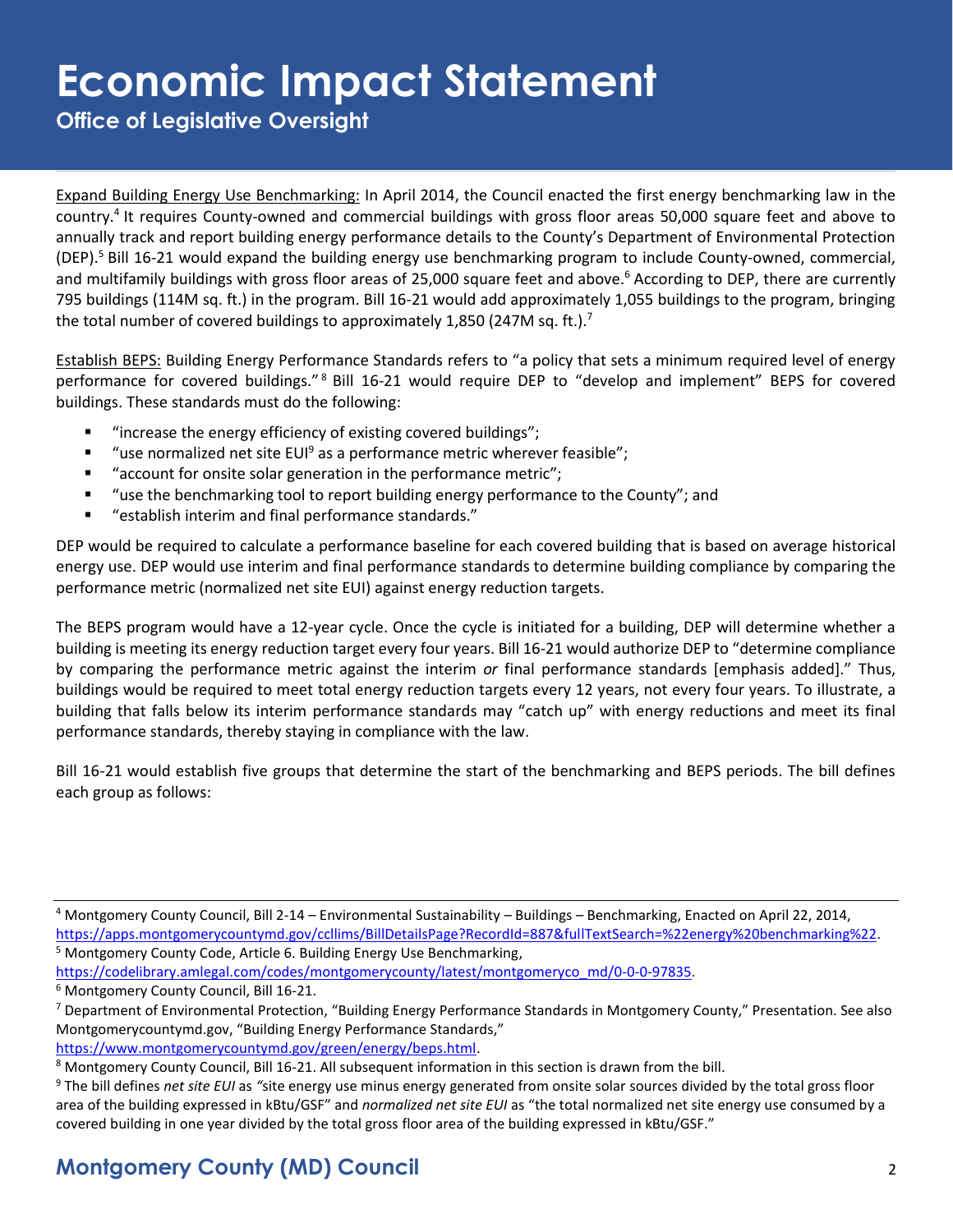**Office of Legislative Oversight**

| Group         | <b>Building Class</b>    | Gross Floor Area (sq ft)                      |
|---------------|--------------------------|-----------------------------------------------|
| 1             | Nonresidential           | Greater than or equal to 250K                 |
| $\mathcal{L}$ | Nonresidential           | Greater than or equal to 50K & less than 250K |
| 3             | Nonresidential           | Greater than or equal to 25K & less than 50K  |
| 4             | Multifamily or mixed-use | Greater than or equal to 250K                 |
| 5             | Multifamily or mixed-use | Greater than or equal to 25K & less than 250K |

**Figure 1** visualizes the proposed BEPS timelines for each group.



#### **Figure 1. Proposed BEPS Timeline**

Source: Department of Environmental Protection, Montgomery County.

As part of the BEPS program, Bill 16-21 would also establish a Building Performance Improvement Plan. The plan would offer a compliance option for owners of covered buildings who "cannot reasonably meet one or more of the applicable interim or final performance standards due to economic infeasibility or other circumstances beyond the owner's control." The owner would need to submit a plan to DEP that documents the following:

- why the performance standards cannot be met,
- potential improvement measures,
- a plan and timeline for achieving cost-effective energy improvements "based on guidelines established by regulation", and
- procedures for correcting noncompliance from the plan.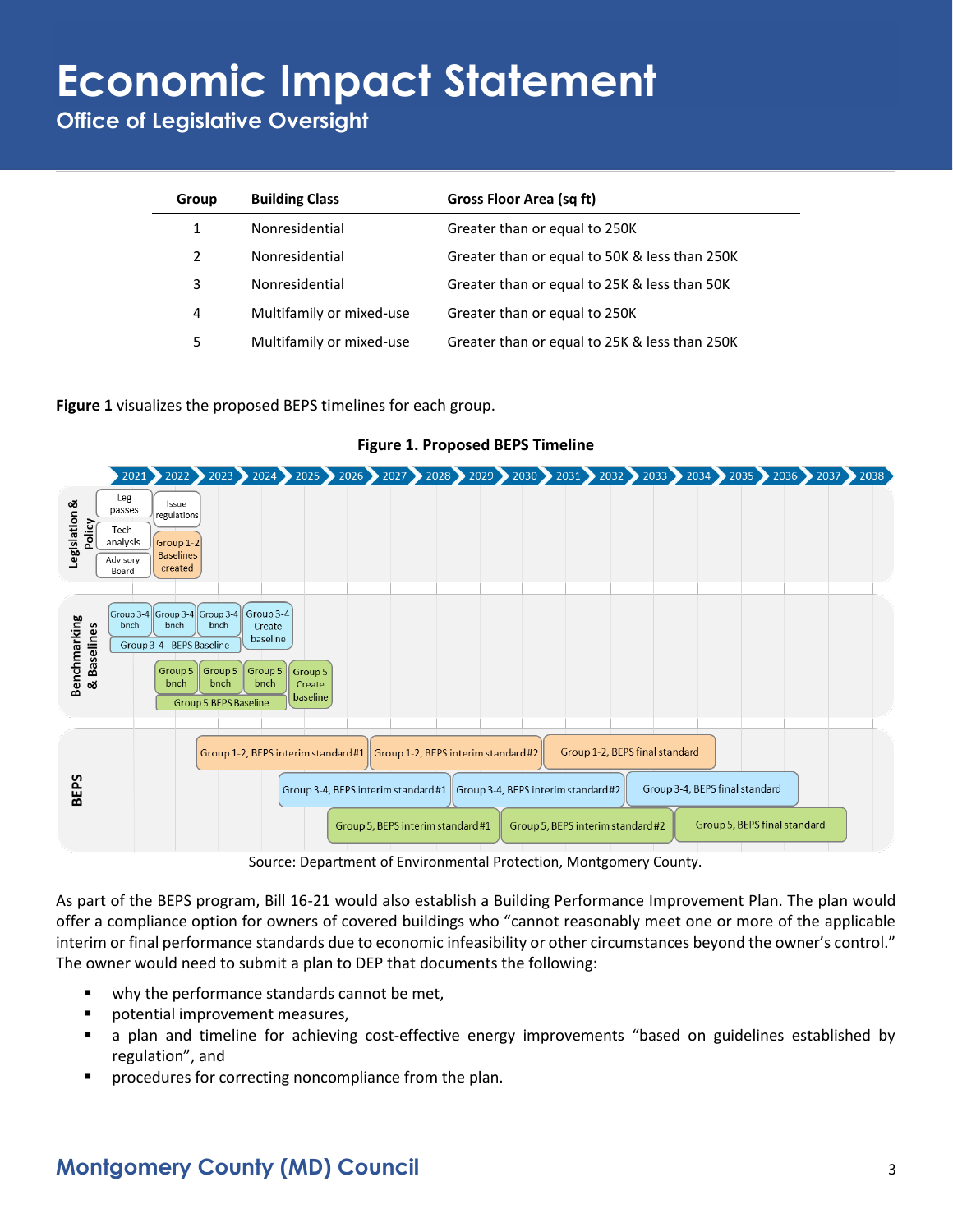**Office of Legislative Oversight**

If approved by DEP, the owner would be required to fulfill the terms of the building performance improvement plan within the specified timeline.

Bill 16-21 would also establish a Building Improvement Performance Board. The board would consist of 15-members appointed by the County Executive. According to the bill, the board "should include" representatives of the following stakeholder groups:

- local electricity or natural gas utilities;
- providers of energy efficiency, building resilience and/or renewable energy services or consulting;
- owners or managers of nonresidential buildings, affordable housing, and/or multifamily residential buildings containing market-rate units;
- technical building design or operations professionals;
- providers of facilities, mechanical, or similar engineering services;
- commercial or multi-family residential construction finance or investment professionals; and
- representatives of nonprofit organizations dedicated to climate action, resiliency, public health, green building, economic development, building decarbonization, racial equity, or environmental justice.

Bill 16-21 would not apply to buildings in which 50% or more of the total gross floor area is used for:

- a) "public assembly in a building without walls;
- b) industrial uses where the majority of energy is consumed for manufacturing, the generation of electric power or district thermal energy to be consumed offsite, or for other process loads; or
- c) transportation, communications, or utility infrastructure."

Nor would the bill apply to buildings in municipalities that have not accepted and adopted the County Environmental Sustainability Law.

#### *Peer Jurisdictions: BEPS Policies*

In the United States, the jurisdictions that have pursued BEPS policies are Washington DC, New York City, Washington State, and St. Louis, Missouri. Washington, DC was the first city in the country to adopt energy performance standards for existing buildings. So far, it is the only jurisdiction in the Washington, DC metropolitan area (hereinafter "metropolitan area") that has established a BEPS policy.

Washington, DC's BEPS policy was set forth in Title III of the Clean Energy DC Omnibus Act of 2018. The program distinguishes among property types based on the U.S. Environmental Protection Agency's ENERGY STAR Portfolio Manager and sets standards for building types which are no lower than the median ENERGY STAR score (or equivalent) by building type. The program currently has three periods that are broken into 5-year compliance cycles. While the program applies to city-owned buildings with greater than or equal to 10,000 square feet for all periods, privately-owned buildings are phased into the program based on their size.<sup>10</sup> See **Table 1**.

 $10$  For details on the program, see Section 8-1772.21. Establishment of a Building Energy Performance Standard Program, [https://code.dccouncil.us/dc/council/code/sections/8-1772.21.html#;](https://code.dccouncil.us/dc/council/code/sections/8-1772.21.html) and Guide to the 2021 Building Energy Performance Standards[, https://doee.dc.gov/node/1507996.](https://doee.dc.gov/node/1507996)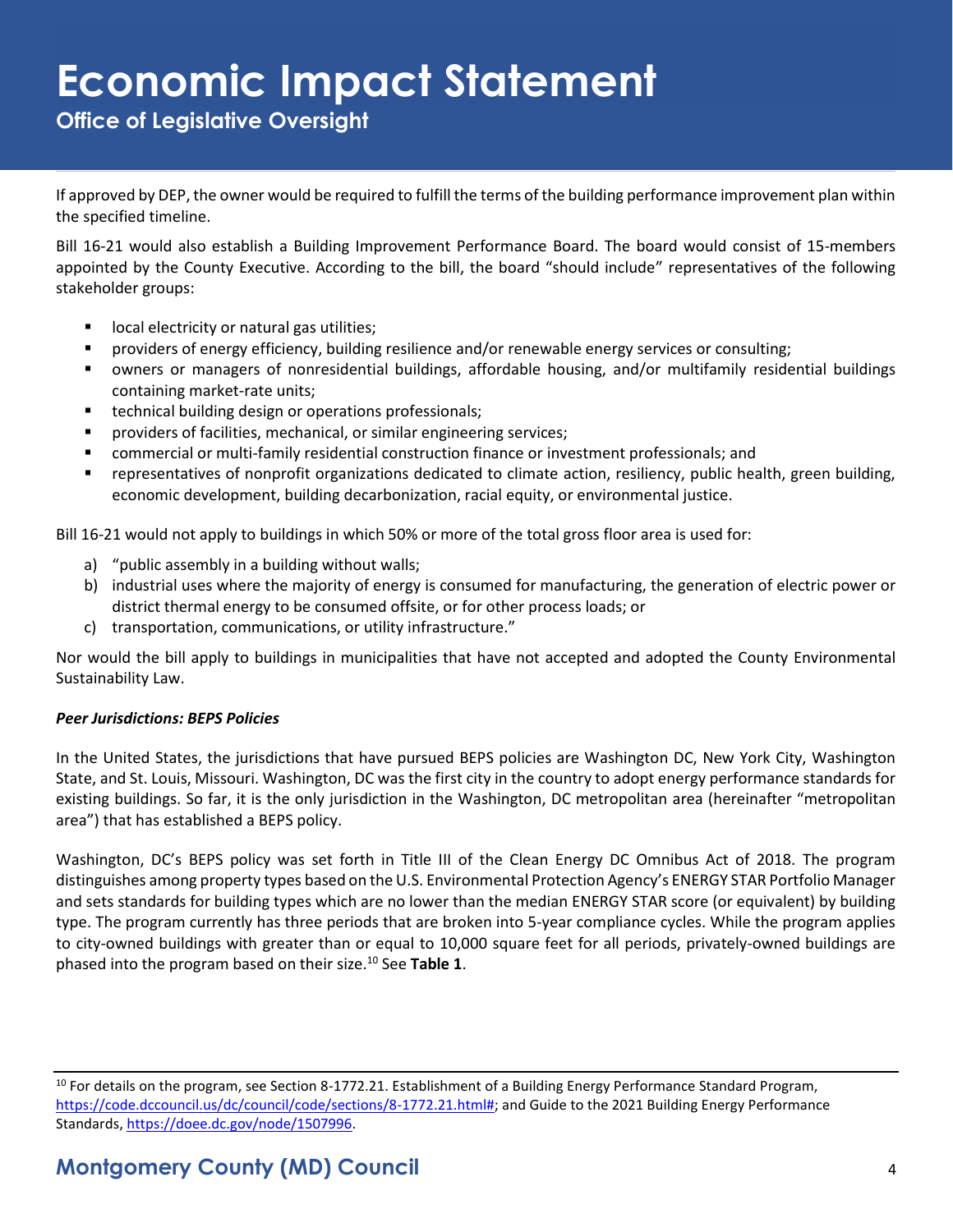**Office of Legislative Oversight**

| Period  |  | <b>Compliance Period</b>          | <b>Covered Private Buildings</b>                                                                                                         |        |
|---------|--|-----------------------------------|------------------------------------------------------------------------------------------------------------------------------------------|--------|
| 1       |  | 2021-2026 (6 years) <sup>11</sup> | Buildings $\geq$ 50,000 sq. ft                                                                                                           |        |
| 2       |  | 2027-2031 (5 years)               | Buildings $\geq$ 25,000 sq. ft                                                                                                           |        |
| 3       |  | 2033-2037 (5 years)               | Buildings $\geq 10,000$ sq. ft.                                                                                                          |        |
| Source: |  |                                   | Doee.dc.gov, Building Energy Performance Standards<br><b>Denartment of Energy &amp; Environment</b> https://doee.dr.gov/service/huilding | (BEPS) |

#### **Table 1. Periods of DC's BEPS Program**

Source: Doee.dc.gov, Building Energy Performance Standards (BEPS), Department of Energy & Environment, [https://doee.dc.gov/service/building](https://doee.dc.gov/service/building-energy-performance-standards-beps)[energy-performance-standards-beps](https://doee.dc.gov/service/building-energy-performance-standards-beps)

**Table 2** compares Montgomery County with Fairfax County and Washington, DC in terms of their climate change goals and status of benchmarking and BEPS policies. There are two differences that are noteworthy in terms of the economic impacts of Montgomery County's BEPS policy:

- Montgomery County's BEPS policy would offer a significantly longer compliance cycle (12 years) compared to Washington, DC's policy (5 years). The longer compliance cycle would give property owners in the County more flexibility in their capital planning cycles.
- Not only do Arlington and Fairfax Counties not have benchmarking and BEPS policies, they lack the legal authority to enact these policies. These jurisdictions are required to enforce the Virginia Uniform Statewide Building Code.

 $11$  The figure-year compliance cycle was extended for the first period due to the COVID-19 pandemic disruptions.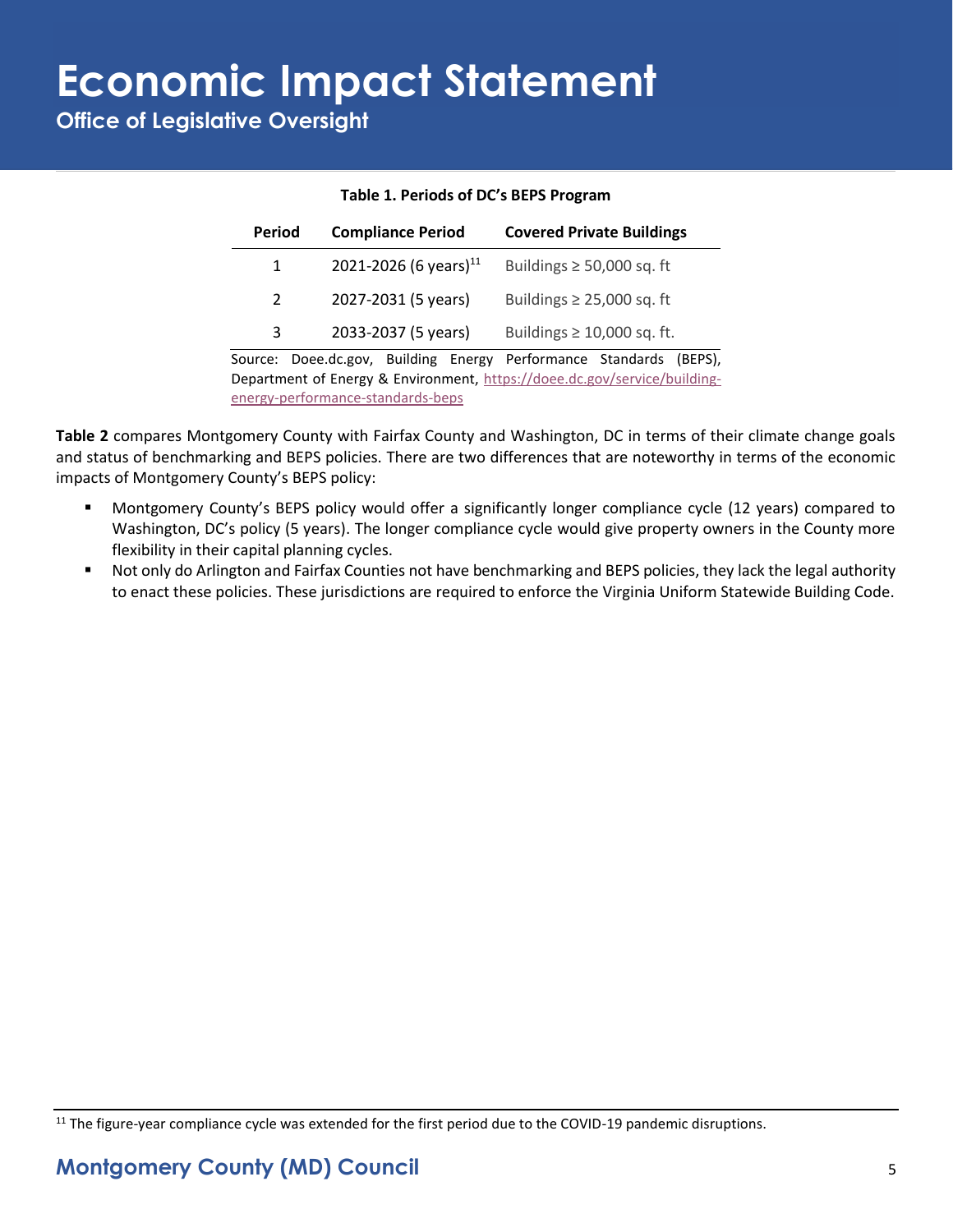**Office of Legislative Oversight**

 $\mathbf{I}$ 

#### **Table 2. BEPS Peer Jurisdiction Comparison**

|                      | <b>Climate Change</b><br>Goals                                                                      | <b>Benchmarking</b><br><b>Policy</b>                                   | <b>BEPS Policy</b>                                                                                                                 | <b>Minimum</b><br><b>Threshold</b><br>Performance                                                              | Covered<br><b>Buildings</b>                                                                      | Compliance<br>Cycle                                    |
|----------------------|-----------------------------------------------------------------------------------------------------|------------------------------------------------------------------------|------------------------------------------------------------------------------------------------------------------------------------|----------------------------------------------------------------------------------------------------------------|--------------------------------------------------------------------------------------------------|--------------------------------------------------------|
| Fairfax<br>County    | Carbon neutrality by<br>2050<br>(draft Community-<br>wide Energy and<br><b>Climate Action Plan)</b> | Lacks legal<br>authority                                               | Lacks legal<br>authority                                                                                                           | <b>NA</b>                                                                                                      | <b>NA</b>                                                                                        | <b>NA</b>                                              |
| Montgomery<br>County | • 80% reduction in<br><b>GHG emissions by</b><br>2027<br>• 100% elimination<br>by 2035              | • Enacted 2014<br>• Implemented<br>for private<br>buildings in<br>2015 | Legislation<br>introduced in<br>2021                                                                                               | To be set in<br><b>Executive</b><br>Regulation.<br><b>Based on site</b><br><b>EUI</b>                          | Commercial<br>and multifamily<br>$>$ 25K sq. ft.                                                 | 12-year<br>target with 4-<br>year interim<br>check ins |
| Washington,<br>DC    | • 50% reduction in<br>GHG emissions by<br>2032<br>• Carbon neutrality<br>by 2050                    | • Enacted 2008<br>• Implemented<br>in 2013                             | $\bullet$ Enacted 2018<br>• Established<br>standards on<br>January 1, 2021<br>• First reporting<br>requirement on<br>April 1, 2023 | Standards set<br>no lower than<br>median<br><b>ENERGY STAR</b><br>score (or<br>equivalent) by<br>building type | Commercial<br>and multifamily<br>$>$ 10K sq. ft<br>(square footage<br>rachets down<br>over time) | 5 years                                                |
|                      |                                                                                                     | established                                                            | proposed                                                                                                                           |                                                                                                                | not proposed                                                                                     |                                                        |
|                      |                                                                                                     |                                                                        |                                                                                                                                    |                                                                                                                |                                                                                                  |                                                        |

Sources: Conversations with personnel in Washington, DC's DOEE and Fairfax County's Office of Environmental and Energy Coordination; D.C. Law 22-257, CleanEnergy DC Omnibus Amendment Act of 2018; Doee.dc.gov, Guide to the 2021 BEPS; Fairfax County Community-Wide Energy and Climate Action Plan, draft.

#### *Peer Jurisdictions: Office, Retail, and Multifamily Real Estate Markets*<sup>12</sup>

Office Market: The office markets in Montgomery County, Fairfax County, and Washington, DC have all been significantly harmed by the COVID-19 pandemic and economic recession. **Table 3** shows the impact of these crises on the office markets by comparing average quarterly indicators for the four quarters since the start of the pandemic (2020Q3 - 2021Q2) to the previous four quarters (2019Q3 – 2020Q2). As shown in the table, since the onset of the pandemic all jurisdictions have experienced:

- increases in vacancy rates (i.e., rates of unoccupied space),
- sharp declines in the net absorption rates (i.e., the net amount of vacant space that becomes occupied within a defined time period), and
- stagnant gross rents (i.e., total rent to the owner, including all fees).

 $12$  Tables A1, A2, and A3 in the Appendix present office, retail, and multifamily market data, respectively, from the first quarter of 2019 through the second quarter of 2021.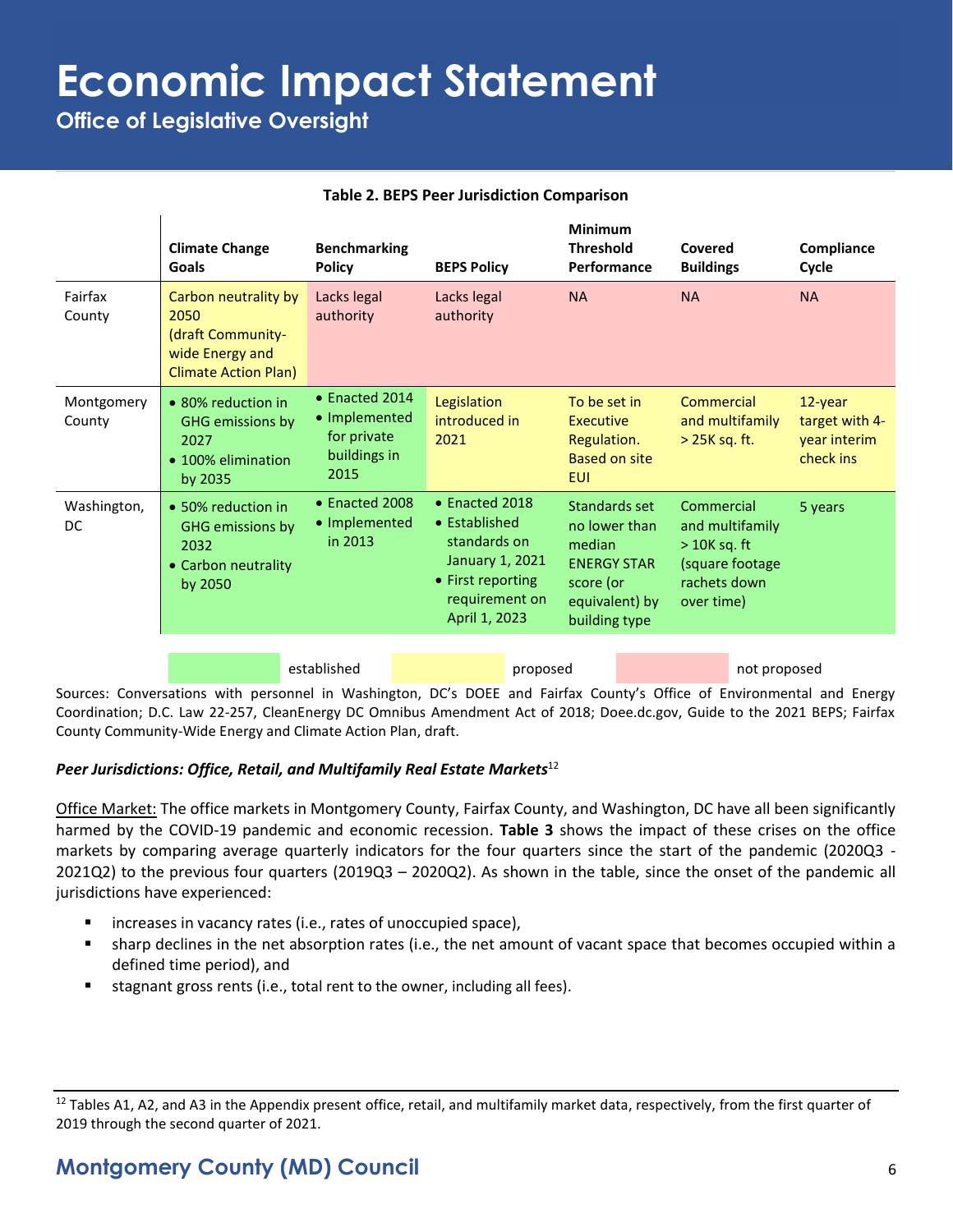**Office of Legislative Oversight**

Relative to its peer jurisdictions, Montgomery County entered the crisis with a weaker office market. In the four quarters before the pandemic, Montgomery County averaged lower quarterly gross rents and deliveries, and it was the only jurisdiction to average a negative net absorption rate. While the average quarterly vacancy rate in Montgomery County (12.2%) was lower than the rate in Fairfax County (15.1%) prior to the pandemic, this difference is partly a function of Montgomery County's lower relative office space growth. **Figure 2** shows that annual deliveries of office space in the County have been consistently lower than Fairfax County, as well as Washington, DC. In fact, from 2010 to 2021Q2, almost 3,700,000 sq. ft. of more office space has been delivered in Fairfax County than Montgomery County. And almost 12,700,000 sq. ft. of more office space has been delivered in Washington, DC than Montgomery County. See **Table 4**.

|                                                  | 2019Q3 -  | 2020Q3 -   |            |
|--------------------------------------------------|-----------|------------|------------|
|                                                  | 2020Q2    | 2021Q2     | Change     |
| Average Quarterly Net Absorption Total (sq. ft.) |           |            |            |
| Montgomery                                       | (42, 874) | (224, 455) | (181, 582) |
| Fairfax                                          | 192,426   | (632,709)  | (825, 136) |
| DC                                               | 129,806   | (858, 340) | (988, 145) |
| Average Quarterly Deliveries (sq. ft.)           |           |            |            |
| Montgomery                                       | 115,104   | 267,372    | 152,268    |
| Fairfax                                          | 243,400   | 0          | (243, 400) |
| DC                                               | 632,591   | 81,115     | (551,476)  |
| <b>Average Quarterly Vacancy Total (%)</b>       |           |            |            |
| Montgomery                                       | 12.2%     | 14.3%      | 2.1%       |
| Fairfax                                          | 15.1%     | 16.7%      | 1.6%       |
| DC                                               | 11.3%     | 13.0%      | 1.7%       |
| Average Quarterly Office Gross Rent Overall (\$) |           |            |            |
| Montgomery                                       | \$29.61   | \$29.86    | \$0.26     |
| Fairfax                                          | \$31.00   | \$31.32    | \$0.32     |
| DC                                               | \$51.80   | \$51.79    | (50.01)    |

#### **Table 3. Office Market Data for Peer Jurisdictions**

Data Source: Costar; Montgomery Planning; Stephen Roblin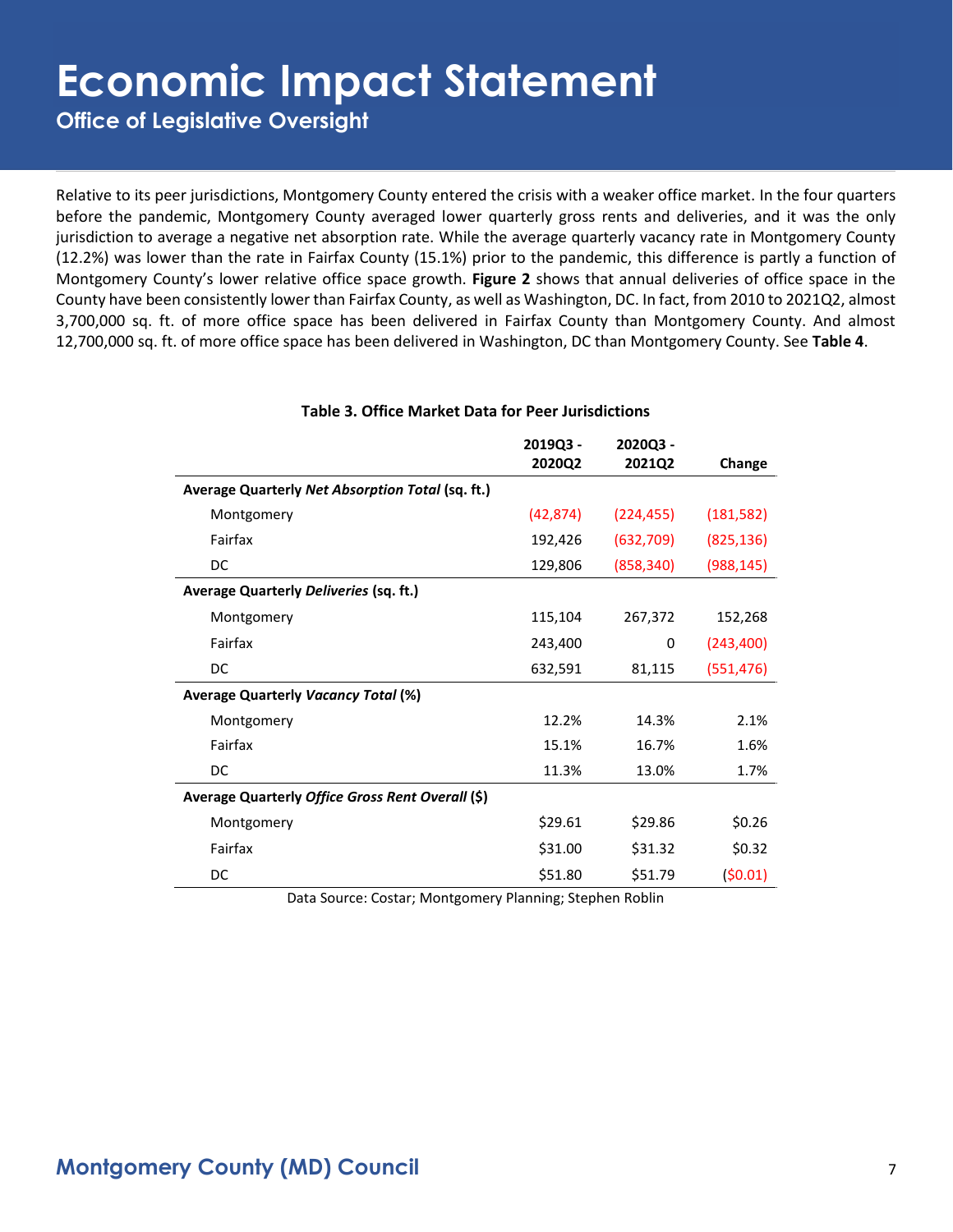**Office of Legislative Oversight**



**Figure 2. Annual Deliveries of Office Space (1995 – 2021Q2)**

Data Source: Costar; Montgomery Planning; Stephen Roblin

| Table 4. Total Office Deliveries by Jurisdiction (2010 - 2021Q2) |  |
|------------------------------------------------------------------|--|
|------------------------------------------------------------------|--|

|            | <b>Office Deliveries</b><br>Sa Ft | <b>Difference Between</b><br><b>Montgomery and Peer</b><br><b>Jurisdiction</b> |
|------------|-----------------------------------|--------------------------------------------------------------------------------|
| Montgomery | 4,811,239                         |                                                                                |
| Fairfax    | 8,507,648                         | (3,696,409)                                                                    |
| DC         | 17,447,048                        | (12, 635, 809)                                                                 |

Data Source: Costar; Montgomery Planning; Stephen Roblin

Retail Market: Like the office markets, the retail markets in Montgomery County, Fairfax County, and Washington, DC have all been significantly harmed by the COVID-19 pandemic and economic recession. As shown in **Table 5,** since the onset of the pandemic all jurisdictions have experienced:

- slight increases in vacancy rates,
- negative net absorption rates, and
- decreased rents.

As in the case of the office market, Montgomery County entered the crisis with a weaker retail market relative to its peer jurisdictions. In the four quarters before the pandemic, Montgomery County had the lowest rents and deliveries and was outperformed by Fairfax County in net absorption and vacancy. **Figure 3** shows that annual deliveries of retail space in the County have tended to be lower than Fairfax County, as well as Washington, DC. **Table 6** indicates that from 2010 to 2021Q2, 1,271,820 sq. ft. of more retail space has been delivered in Fairfax County and 761,406 sq. ft. of more retail space has been delivered in Washington, DC than Montgomery County.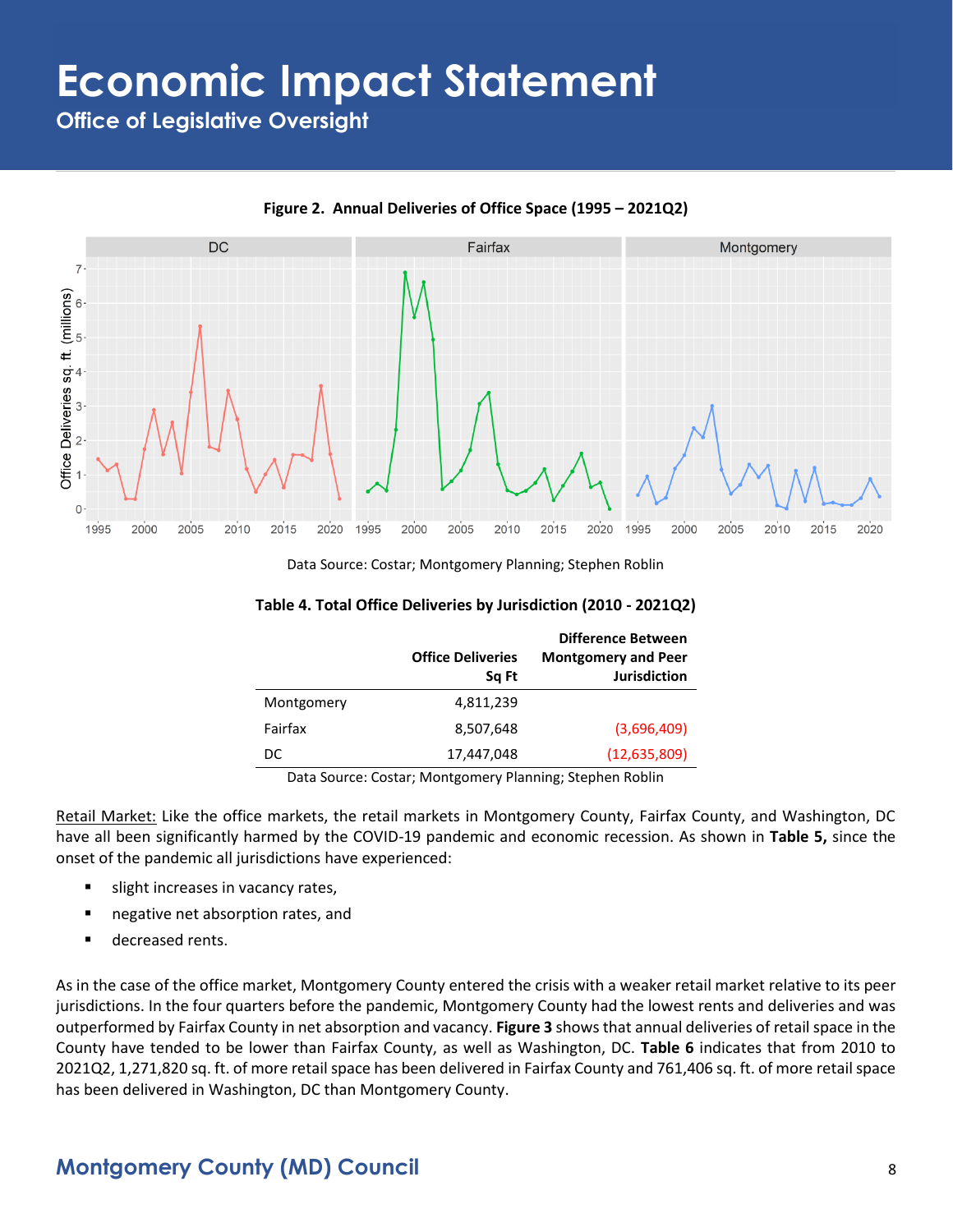|  |  |  |  |  | <b>Table 5. Retail Market Data for Peer Jurisdictions</b> |
|--|--|--|--|--|-----------------------------------------------------------|
|--|--|--|--|--|-----------------------------------------------------------|

|                                                  | 2019Q3 - | 2020Q3 -  |           |
|--------------------------------------------------|----------|-----------|-----------|
|                                                  | 2020Q2   | 2021Q2    | Change    |
| Average Quarterly Net Absorption Total (sq. ft.) |          |           |           |
| Montgomery                                       | 7,744    | (26, 440) | (34, 184) |
| Fairfax                                          | 50,451   | (24, 826) | (75, 277) |
| DC                                               | 4,272    | (31, 369) | (35, 641) |
| Average Quarterly Deliveries (sq. ft.)           |          |           |           |
| Montgomery                                       | 8,874    | 0         | (8, 874)  |
| Fairfax                                          | 77,810   | 23,690    | (54, 120) |
| DC                                               | 37,931   | 1,401     | (36, 530) |
| <b>Average Quarterly Vacancy Total (%)</b>       |          |           |           |
| Montgomery                                       | 4.7%     | 5.3%      | 0.6%      |
| Fairfax                                          | 2.8%     | 3.3%      | 0.6%      |
| DC                                               | 5.4%     | 6.3%      | 0.9%      |
| Average Quarterly NNN Rent Overall (\$)          |          |           |           |
| Montgomery                                       | \$29.89  | \$28.19   | (51.70)   |
| Fairfax                                          | \$30.78  | \$29.88   | (50.91)   |
| DC                                               | \$41.93  | \$40.32   | (51.61)   |

Data Source: Costar; Montgomery Planning; Stephen Roblin



Data Source: Costar; Montgomery Planning; Stephen Roblin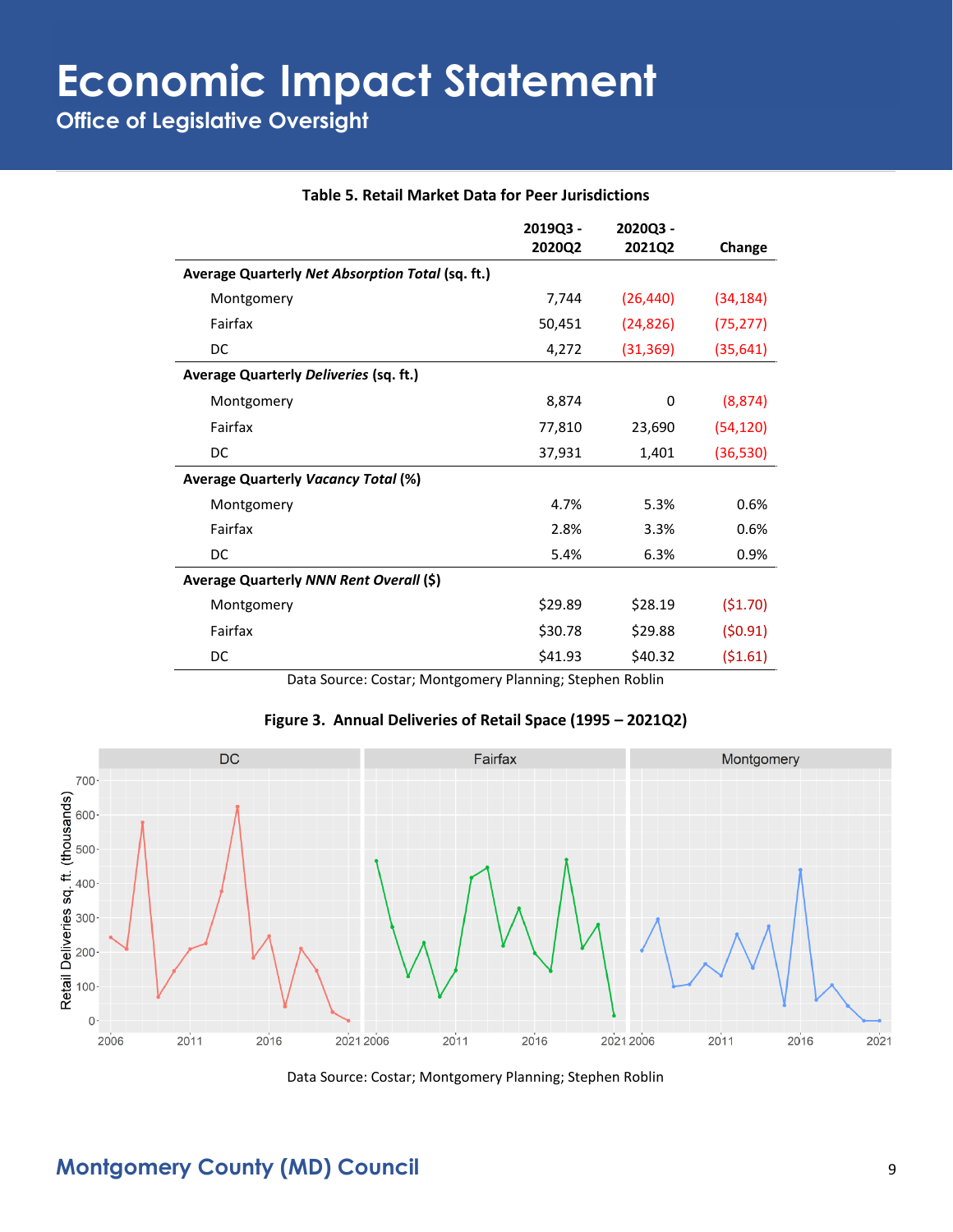**Office of Legislative Oversight**

|            | <b>Retail Deliveries</b><br>Sq Ft | <b>Difference Between</b><br><b>Montgomery and Peer</b><br><b>Jurisdiction</b> |
|------------|-----------------------------------|--------------------------------------------------------------------------------|
| Montgomery | 1,673,572                         |                                                                                |
| Fairfax    | 2,945,392                         | (1,271,820)                                                                    |
| DC         | 2,434,978                         | (761, 406)                                                                     |

#### **Table 6. Total Retail Deliveries by Jurisdiction (2010 - 2021Q2)**

Data Source: Costar; Montgomery Planning; Stephen Roblin

Multifamily Market: The COVID-19 pandemic and economic recession have also impacted the multifamily markets in the peer jurisdictions. As shown in **Table 7,** since the onset of the pandemic Montgomery and Fairfax Counties have experienced:

- slight increases in vacancy rates, and
- decreased effective rents.

Washington, DC, has experienced greater increases in the vacancy rate and declines in effective rents.

Unlike the office and retail markets, Montgomery County entered the crisis in the middle of the pack. While Washington, DC's multifamily market is significantly stronger than its peer, Montgomery County's market had outperformed Fairfax County in several key indicators. In the four quarters before the pandemic, Montgomery County had more deliveries, lower vacancy, and greater effective rents than Fairfax County (though the latter had marginally higher effective rents per sq. ft.). **Figure 4 and 5** show that annual deliveries of multifamily units and buildings in the County have tended to be higher than Fairfax County. In fact, from 2010 to 2021Q2, there were 34 more multifamily buildings and 3,019 more multifamily units delivered in Montgomery County than in Fairfax County. See **Table 8**.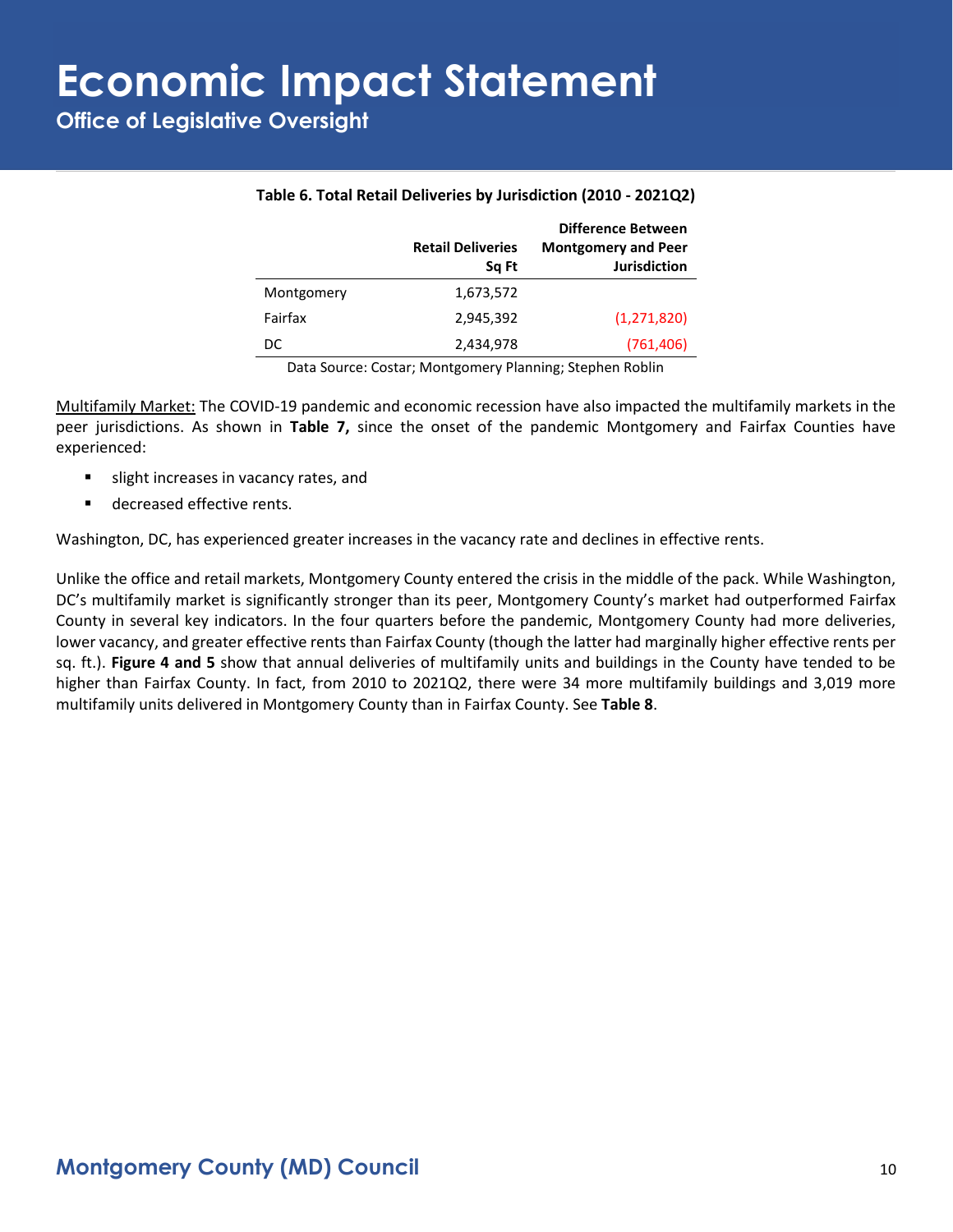|                                                  | 2019Q3 - | 2020Q3 - |         |
|--------------------------------------------------|----------|----------|---------|
|                                                  | 2020Q2   | 2021Q2   | Change  |
| <b>Average Quarterly Deliveries (units)</b>      |          |          |         |
| Montgomery                                       | 337      | 757      | 420     |
| Fairfax                                          | 580      | 225      | (354)   |
| DC                                               | 1,143    | 1,465    | 322     |
| <b>Average Quarterly Vacancy Total (%)</b>       |          |          |         |
| Montgomery                                       | 5.4%     | 6.2%     | 0.7%    |
| Fairfax                                          | 6.0%     | 6.5%     | 0.5%    |
| DC                                               | 7.5%     | 11.5%    | 4.0%    |
| Average Quarterly Effective Rent (per sq. ft.)   |          |          |         |
| Montgomery                                       | \$1.89   | \$1.86   | (50.03) |
| Fairfax                                          | \$1.92   | \$1.87   | (50.05) |
| DC                                               | \$2.64   | \$2.48   | (50.16) |
| Average Quarterly Effective Rent Growth/Year (%) |          |          |         |
| Montgomery                                       | 2.0%     | $-1.6%$  | $-3.6%$ |
| Fairfax                                          | 1.5%     | $-2.8%$  | $-4.3%$ |
| DC                                               | 1.4%     | $-6.1%$  | $-7.5%$ |

#### **Table 7. Multifamily Market Data for Peer Jurisdictions**

Data Source: Costar; Montgomery Planning; Stephen Roblin

#### **Figure 4. Annual Deliveries of Multifamily** *Units* **(1995 – 2021Q2)**



Data Source: Costar; Montgomery Planning; Stephen Roblin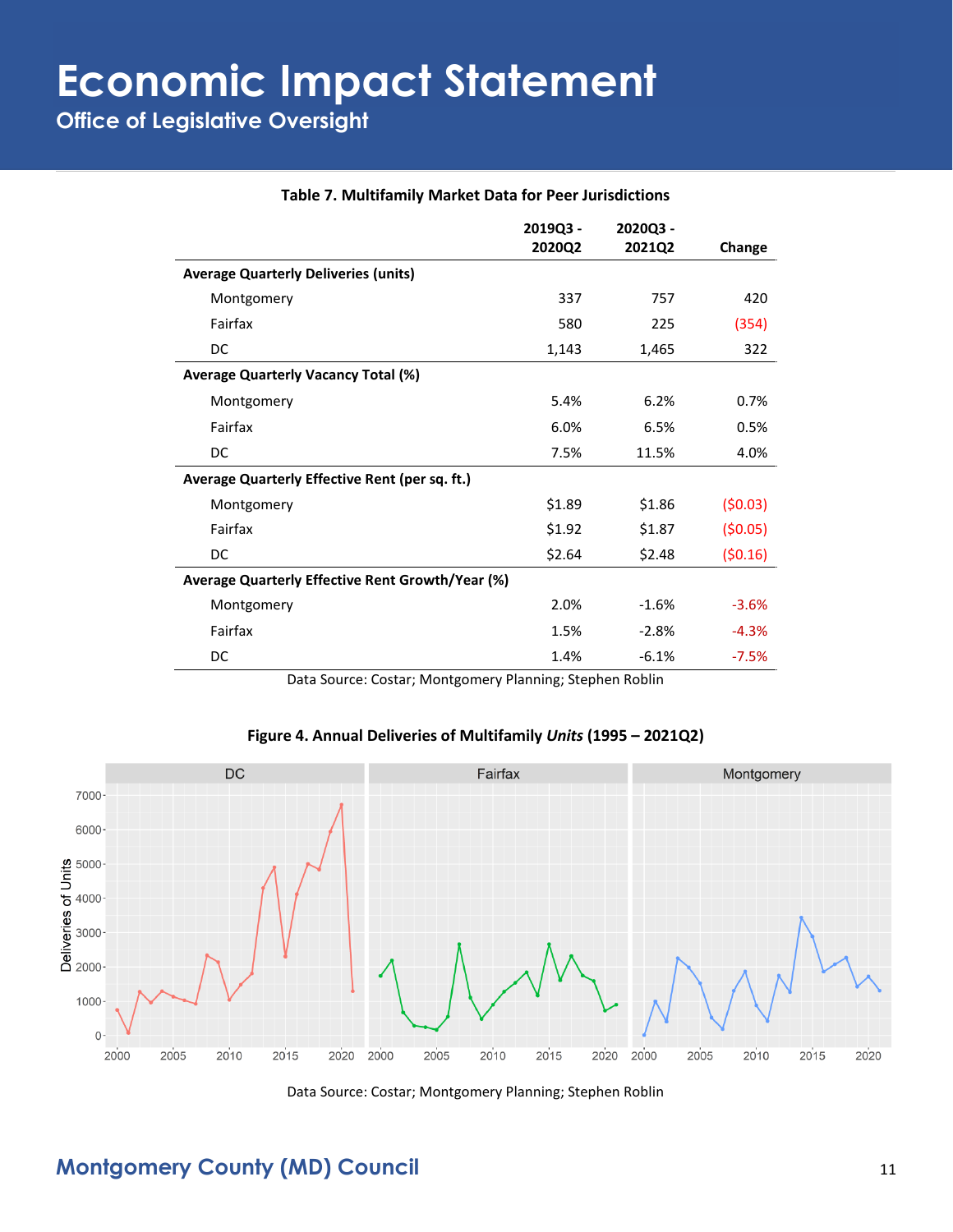**Office of Legislative Oversight**



**Figure 5. Annual Deliveries of Multifamily** *Buildings* **(1995 – 2021Q2)**

Data Source: Costar; Montgomery Planning; Stephen Roblin

| Table 8. Total Multifamily Deliveries by Jurisdiction (2010 - 2021Q2) |  |  |  |  |  |
|-----------------------------------------------------------------------|--|--|--|--|--|
|-----------------------------------------------------------------------|--|--|--|--|--|

|            | <b>Number of Deliveries</b> |              | Difference Between<br><b>Montgomery and Peer</b><br><b>Jurisdiction</b> |           |
|------------|-----------------------------|--------------|-------------------------------------------------------------------------|-----------|
|            | <b>Buildings</b>            | <b>Units</b> | <b>Buildings</b>                                                        | Units     |
| Montgomery | 88                          | 21,310       |                                                                         |           |
| Fairfax    | 54                          | 18,291       | 34                                                                      | 3,019     |
| DC         | 267                         | 43,780       | (179)                                                                   | (22, 470) |

Data Source: Costar; Montgomery Planning; Stephen Roblin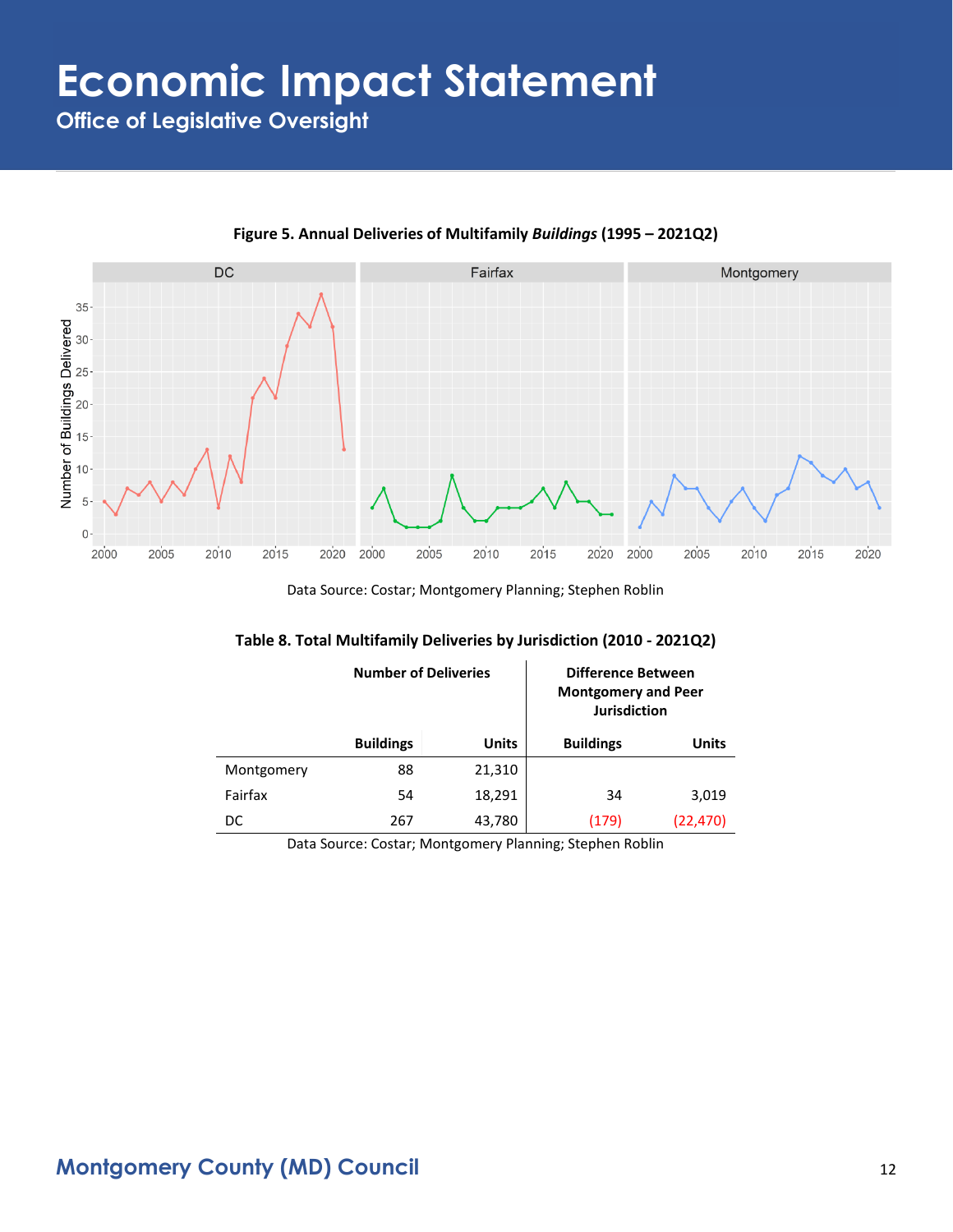**Office of Legislative Oversight**

## **METHODOLOGIES, ASSUMPTIONS, AND UNCERTAINTIES**

By requiring certain buildings to improve their energy performance, the economic impacts of Bill 16-21 would primarily affect owners, property managers and/or tenants of commercial and multifamily residential buildings and businesses that provide energy conservation and efficiency services (hereinafter "energy efficiency service providers"). The analysis in subsequent sections is based on two assumptions.

Assumption 1: For buildings that would require energy performance improvements, owners would experience significant increases in capital, operating, and administrative costs in the short-term.

Assumption 2: There would be an increase in short-term demand for energy efficiency service providers based in the County.

Here, "short-term" is defined within the context of building capital planning cycles. As previously stated, building owners would be subject to a 12-year compliance period under Bill 16-21. "Short-term" refers to the time in which owners make significant capital and other expenditures for building energy improvements. In contrast, "long-term" refers to the lifecycle of energy efficiency/conservation equipment and technology and beyond.

Importantly, the magnitude and distribution of these short-term economic impacts, in addition to the long-term impacts on economic conditions in the County, are indeterminate for several reasons.

First, key parameters that would undoubtedly affect the magnitude of the economic costs and benefits of the BEPS policy, as well as the distribution of these costs and benefits across different building types and other building specifications (i.e., building size and age), are not established in Bill 16-21.<sup>13</sup> These parameters are the following:

- 1. the building types for every covered building,
- 2. the final performance standards for each building,
- 3. the guidelines for approval of the Building Performance Improvement Plan, and
- 4. the guidelines for approval of an extension or adjustment to a performance standard.

In terms of parameters 1 and 2, all covered buildings within each type would be subject to the same performance standard. The County Executive would need to establish these parameters by June 1, 2022. Parameters 3 and 4 would also be established through regulation. The Director of DEP would have the authority to approve extensions and adjustments to performance standards, and to place buildings on the improvement plan in the case of owners who would be unable to meet the building energy performance standards. Gaining clarity on these guidelines would require definitions of "economic infeasibility" and "circumstances beyond the owner's control," which Bill 16-21 describes as necessary conditions for approval of these alternative paths.

Second, BEPS policies in Washington, DC and other jurisdictions are in the early stages of development and implementation. There are no descriptive analyses of the long-term economic impacts in these cases. In addition, both Washington, DC and Montgomery County have contracted with Steven Winter Associates, a research firm that focuses on commercial, residential, and multifamily buildings, to perform cost-benefit analyses of their respective BEPS programs.

<sup>&</sup>lt;sup>13</sup> It is noteworthy that the Lawrence Berkeley National Laboratory study found a strong association between building size and energy savings, but not building age.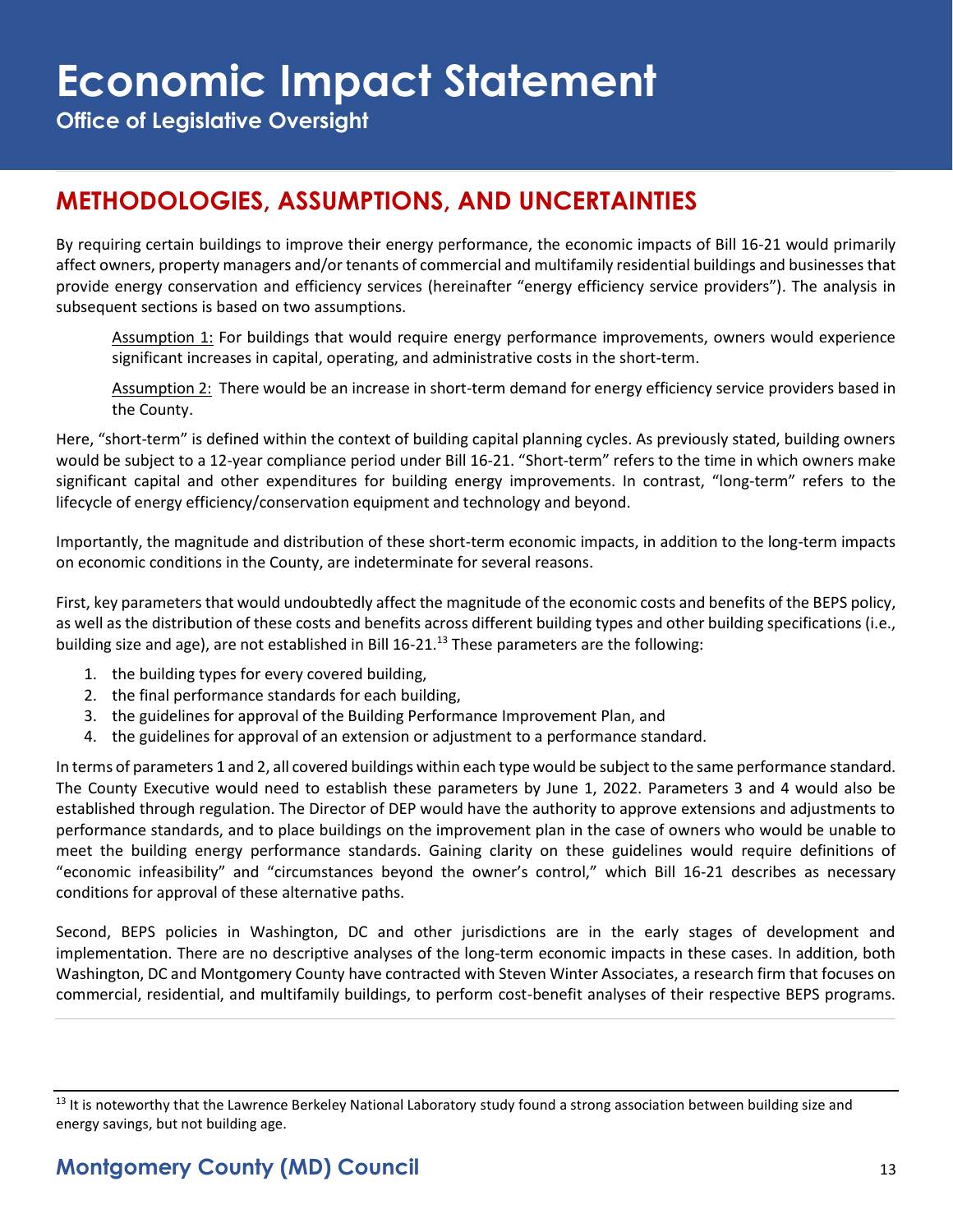**Office of Legislative Oversight**

These studies have not yet been released.<sup>14</sup> The analysis on Montgomery County's BEPS policy will be completed this summer.<sup>15</sup>

Third, BEPS policies can improve energy efficiency and thus reduce energy costs in buildings.<sup>16</sup> However, it is indeterminate whether the average long-term energy savings at the building-level from the BEPS policy specified in Bill 16-21 would outweigh the cost of energy performance improvements that otherwise would not have occurred in the absence of enacting the bill. A primary challenge in modeling both the long-term energy savings and the short-term costs to building owners and managers is the absence of key parameters of the BEPS policy in Bill 16-21.

Finally, increasing building energy efficiency and reducing CO2 and other pollutants can generate long-term employment growth in the energy efficiency sector and other direct and indirect economic benefits.<sup>17</sup> While a full accounting of the long-term economic impacts of Bill 16-21 would account for these benefits, it is beyond the scope of this analysis to weigh them against the (indeterminate) short-term costs and benefits to private organizations and residents in the County that are the focus of this report.

## **VARIABLES**

The primary variables that would affect the economic impacts of Bill 16-21 are:

- administrative cost to property owners;
- capital costs to property owners;
- ability of property owners to pass down costs to property managers and business and multifamily tenants;
- percentage of property owners based outside the County;
- revenues for local building energy efficiency service providers;
- long-term energy savings for building owners and tenants;
- **effect of BEPS policies on commercial and multifamily building development in peer jurisdictions;**
- timing of the implementation of the BEPS policy; and
- definition of key regulations (building types, performance standards, guidelines for extensions, adjustments, and Building Performance Improvement Plan).

<sup>&</sup>lt;sup>14</sup> Swinter.com, "Steven Winter Associates Selected to Implement Ambitious Plan to Reduce DC Building Emissions," November 11, 2020, [https://www.swinter.com/about-us/news/news-item/steven-winter-associates-selected-to-implement-ambitious-plan-to](https://www.swinter.com/about-us/news/news-item/steven-winter-associates-selected-to-implement-ambitious-plan-to-reduce-dc-building-emissions/)[reduce-dc-building-emissions/.](https://www.swinter.com/about-us/news/news-item/steven-winter-associates-selected-to-implement-ambitious-plan-to-reduce-dc-building-emissions/)

<sup>15</sup> Marc Elrich, County Executive to Tom Hucker, Council President, Memorandum, April 1, 2021. See memo in Introduction Staff Report for Bill 16-21.

<sup>&</sup>lt;sup>16</sup> A predictive study conducted by the Lawrence Berkeley National Laboratory found that Washington, DC's BEPS policy will significantly reduce CO2 emissions. See Katie Bergfeld, et al, "Making Data-Driven Policy Decisions for the Nation's First Building Energy Performance Standards," August 2020, [https://escholarship.org/content/qt05m741q3/qt05m741q3.pdf.](https://escholarship.org/content/qt05m741q3/qt05m741q3.pdf)

<sup>&</sup>lt;sup>17</sup> For more on the economics of building energy efficiency, see MorganStanley.com, "Green Buildings Power Savings & Returns," Morgan Stanley, June 2017, [https://www.morganstanley.com/ideas/green-buildings-energy-efficiency-real-estate-growth;](https://www.morganstanley.com/ideas/green-buildings-energy-efficiency-real-estate-growth) and Bianca Majumder and Luke Bassett, "Energy-Efficient Buildings Are Central to Modernizing U.S. Infrastructure," Center for American Progress, January 29, 2019, [https://www.americanprogress.org/issues/green/news/2019/01/29/465520/energy-efficient-buildings](https://www.americanprogress.org/issues/green/news/2019/01/29/465520/energy-efficient-buildings-central-modernizing-u-s-infrastructure/)[central-modernizing-u-s-infrastructure/.](https://www.americanprogress.org/issues/green/news/2019/01/29/465520/energy-efficient-buildings-central-modernizing-u-s-infrastructure/)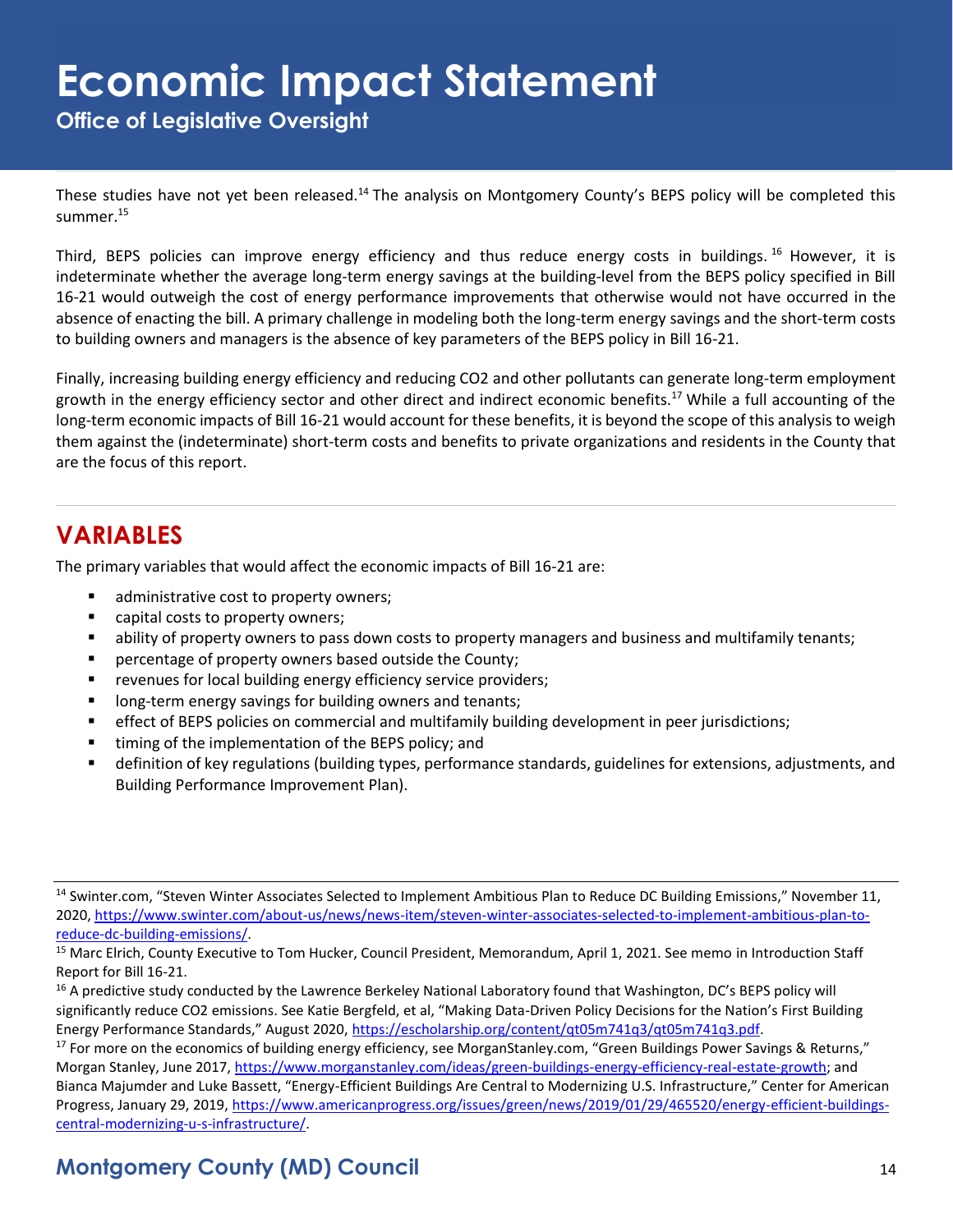**Office of Legislative Oversight**

## **IMPACTS**

**WORKFORCE** ▪ **TAXATION POLICY** ▪ **PROPERTY VALUES** ▪ **INCOMES** ▪ **OPERATING COSTS** ▪ **PRIVATE SECTOR CAPITAL INVESTMENT** ▪ **ECONOMIC DEVELOPMENT** ▪ **COMPETITIVENESS 18**

#### **Businesses, Non-Profits, Other Private Organization**

OLO anticipates that Bill 16-21 would have a net negative economic impact on private organizations in the short-term. The economic impacts of the bill would primarily affect owners and tenants of commercial and multifamily residential buildings and providers of building energy efficiency services.

Property Owners: Enacting Bill 16-21 would require certain property owners to make capital investments in their properties to achieve sufficient reductions in energy use. Complying with the BEPS requirements would also increase administrative and operating costs for certain owners. For example, property owners/managers would need to allocate building workforce hours related to the installation and maintenance of new equipment and technologies and to meet reporting requirements that otherwise would not be necessary in the absence of enacting the bill. Owners would likely recoup a portion of these costs through energy savings and higher rents.

However, it is worth noting that it could be difficult for certain owners to increase rents to recoup costs they incur as a result of the BEPS policy. As indicated in **Figures 2-5** and **Tables 3-8** above, the pandemic has significantly harmed the real estate markets in retail and office space in the County, with increased vacancy rates and declining rents. The outlook for the office market over the next several years is particularly concerning. Analysts anticipate that overall demand for office space to be depressed due to widespread telework for office workers and the potential for out-migration of these workers to smaller, lesser expensive metropolitan areas. These and other factors may prevent vacancy rates from lowering to prepandemic levels, particularly for buildings and submarkets that have substandard amenities. If the poor conditions in the office and retail markets linger, owners may face pressure to maintain lower rents to attract and retain tenants, thereby making it difficult to recoup costs by passing them onto tenants.<sup>19</sup>

For these reasons, OLO anticipates that certain building owners would experience net income losses in the short-term.

<sup>18</sup> For the Council's priority indicators, see Montgomery County Code, Sec. 2-81B. Economic Impact Statements, [https://codelibrary.](https://codelibrary.amlegal.com/codes/montgomerycounty/latest/montgomeryco_md/0-0-0-80894) [amlegal.com/codes/montgomerycounty/latest/montgomeryco\\_md/0-0-0-80894.](https://codelibrary.amlegal.com/codes/montgomerycounty/latest/montgomeryco_md/0-0-0-80894)

<sup>&</sup>lt;sup>19</sup> For recent analyses on Montgomery County's office market, see Jacob Sesker, "Office Vacancies: Not Just the Owner's Problem," Harpwell Strategies, May 4, 2021, [https://harpswellstrategies.com/office-vacancies-not-just-the-owners-problem/;](https://harpswellstrategies.com/office-vacancies-not-just-the-owners-problem/) Todd Fawley-King and Atul Sharma, "Future of the office market, Part 1: What will the post-pandemic office market mean to growth and redevelopment of Montgomery County?" The Third Place, November 23, 2020, [https://montgomeryplanning.org/blog](https://montgomeryplanning.org/blog-design/2020/11/future-of-the-office-market-part-1-what-will-the-post-pandemic-office-market-mean-to-the-growth-and-redevelopment-of-montgomery-county/#_ednref1)[design/2020/11/future-of-the-office-market-part-1-what-will-the-post-pandemic-office-market-mean-to-the-growth-and](https://montgomeryplanning.org/blog-design/2020/11/future-of-the-office-market-part-1-what-will-the-post-pandemic-office-market-mean-to-the-growth-and-redevelopment-of-montgomery-county/#_ednref1)[redevelopment-of-montgomery-county/#\\_ednref1;](https://montgomeryplanning.org/blog-design/2020/11/future-of-the-office-market-part-1-what-will-the-post-pandemic-office-market-mean-to-the-growth-and-redevelopment-of-montgomery-county/#_ednref1) Todd Fawley-King, "Future of the office market, Part 2: Which of Montgomery County's office districts are best positioned to win the region's post-COVID office space race?" The Third Place, December 21, 2020, [https://montgomeryplanning.org/blog-design/2020/12/future-of-the-office-market-part-2-which-of-montgomery-countys-office](https://montgomeryplanning.org/blog-design/2020/12/future-of-the-office-market-part-2-which-of-montgomery-countys-office-districts-are-best-positioned-to-win-the-regions-post-covid-office-space-race/)[districts-are-best-positioned-to-win-the-regions-post-covid-office-space-race/;](https://montgomeryplanning.org/blog-design/2020/12/future-of-the-office-market-part-2-which-of-montgomery-countys-office-districts-are-best-positioned-to-win-the-regions-post-covid-office-space-race/) and Todd Fawley-King, "The future of the office market, Part 3: Attracting office users post-COVID," The Third Place, January 13, 2021, [https://montgomeryplanning.org/blog](https://montgomeryplanning.org/blog-design/2021/01/the-future-of-the-montgomery-county-office-market-part-3-attracting-office-users-post-covid/)[design/2021/01/the-future-of-the-montgomery-county-office-market-part-3-attracting-office-users-post-covid/.](https://montgomeryplanning.org/blog-design/2021/01/the-future-of-the-montgomery-county-office-market-part-3-attracting-office-users-post-covid/)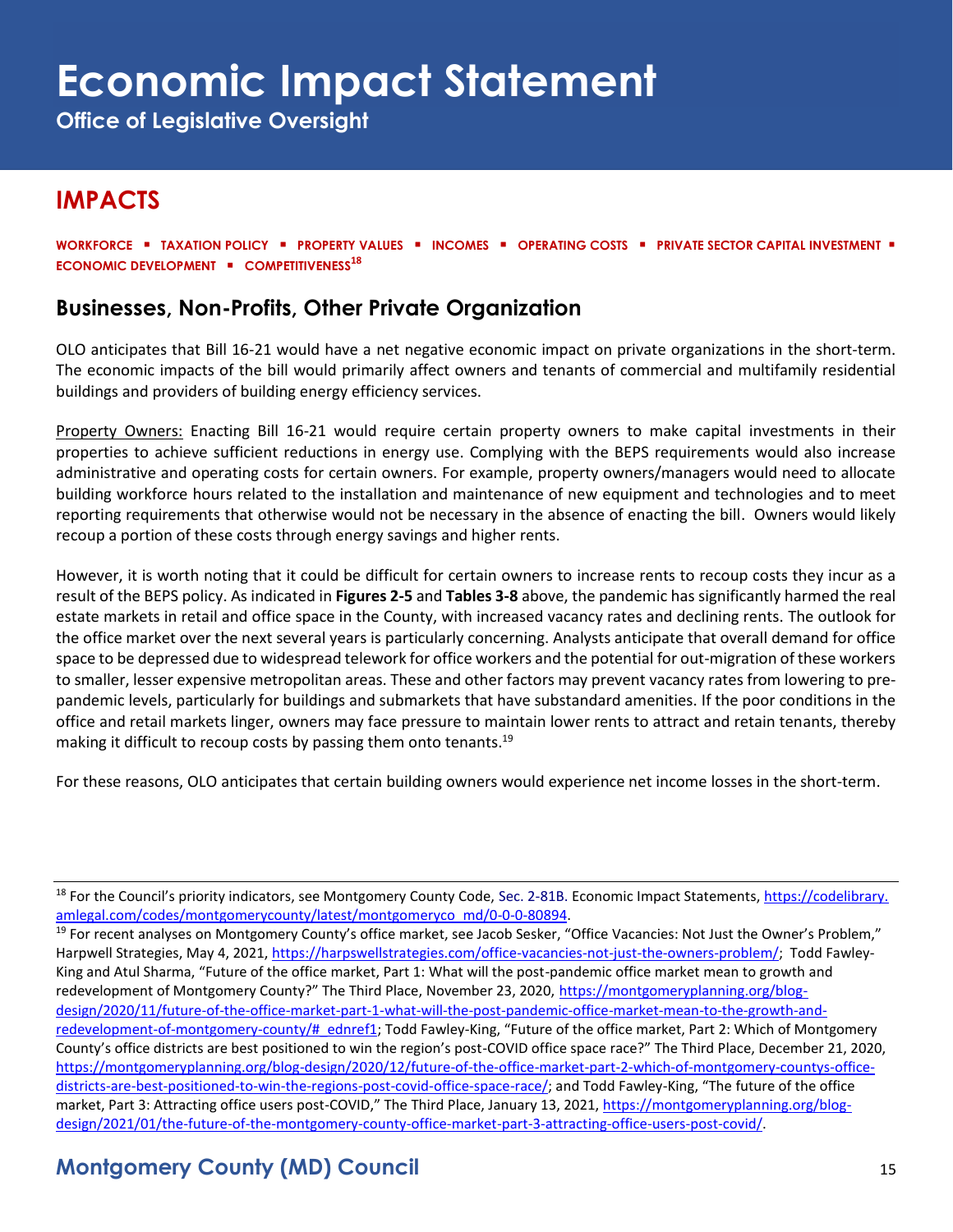**Office of Legislative Oversight**

Building Tenants: Bill 16-21 would have indirect economic impacts on tenants of commercial and multifamily residential buildings. The BEPS policy would likely affect tenants through owners passing down the costs to tenants, in the form of higher rents, incurred from building energy improvements that otherwise would not have occurred. Doing so would increase operating costs for business tenants, thereby reducing net income (holding all else equal). However, as previously discussed, it may be difficult for building owners, particularly in the office market, to increase rents, in which case tenants would be somewhat buffered from the negative, indirect effects of the bill. Moreover, energy savings may offset the costs passed down from property owners to certain tenants. However, these savings would likely accrue to tenants whose utility bills are not included their rents.

Building Energy Efficiency Service Providers: The short-term, positive economic impacts of Bill 16-21 would primarily benefit building energy efficiency service providers in the County. By requiring certain building owners to make energy efficiency improvements to their properties, the bill would likely increase demand for local businesses that specialize in this area. Increased demand would result in income gains for these businesses.

Overall Short-Term Impact: OLO anticipates that the overall short-term impact of Bill 16-21 to private organizations in the County would be negative for several reasons.

OLO expects that the total transfer from owners to energy efficiency service providers would result in a net outflow from the County for several reasons. The first concerns imported goods and services.<sup>20</sup> A significant portion of the costs that owners incur would be from imported equipment and technology (e.g., HVAC systems, water heaters). Owners and property managers may also rely on some providers based outside the County. The second concerns building owners who are based outside the County. They would likely pass down a portion of the costs to business and multifamily tenants in the form of higher rents. (However, if high vacancy rates persist, owners may face market pressure to keep rents low to attract tenants.) In addition, if most leases include energy utilities, then these owners would likely accrue benefits from long-term energy savings.

In addition, OLO expects that enacting Bill 16-21 may reduce the County's competitiveness in the office, retail, and/or multifamily markets vis-à-vis peer jurisdictions, particularly Fairfax County. As shown in **Table 2**, Montgomery County would join Washington, DC as the only peer jurisdiction in the metropolitan area to have established BEPS policies. Fairfax and other northern Virginia jurisdictions currently lack the legal authority to establish their own. Holding all else equal, establishing a BEPS policy in Montgomery County would increase average capital, administrative, and operating costs for buildings vis-à-vis those in surrounding jurisdictions. In addition to increasing the cost of doing business in the short-term, establishing a BEPS policy may also undermine perceptions of the business-friendliness of the County among investors, developers, and other economic actors. These effects could, in turn, reduce investment in the office, retail and/or multifamily building markets, as Fairfax and other nearby jurisdictions appear relatively more attractive. Given the weakness of the office market in the County relative to Fairfax and Washington, DC, it is possible that this market would be impacted the most. If enacting Bill 16-21 would result in decreased investment in the office, retail, or multifamily markets, Montgomery County would experience economic development losses (i.e., foregone jobs from building infrastructure projects).

 $20$  Goods and service imports constitute "leakages," i.e., "[m]oney that no longer circulates in an economy because of savings, taxes, or imports." U.S. Bureau of Economic Analysis, *RIMS II: An Essential Tool for Regional Developers and Planners*, December 2013, [https://www.bea.gov/sites/default/files/methodologies/RIMSII\\_User\\_Guide.pdf.](https://www.bea.gov/sites/default/files/methodologies/RIMSII_User_Guide.pdf)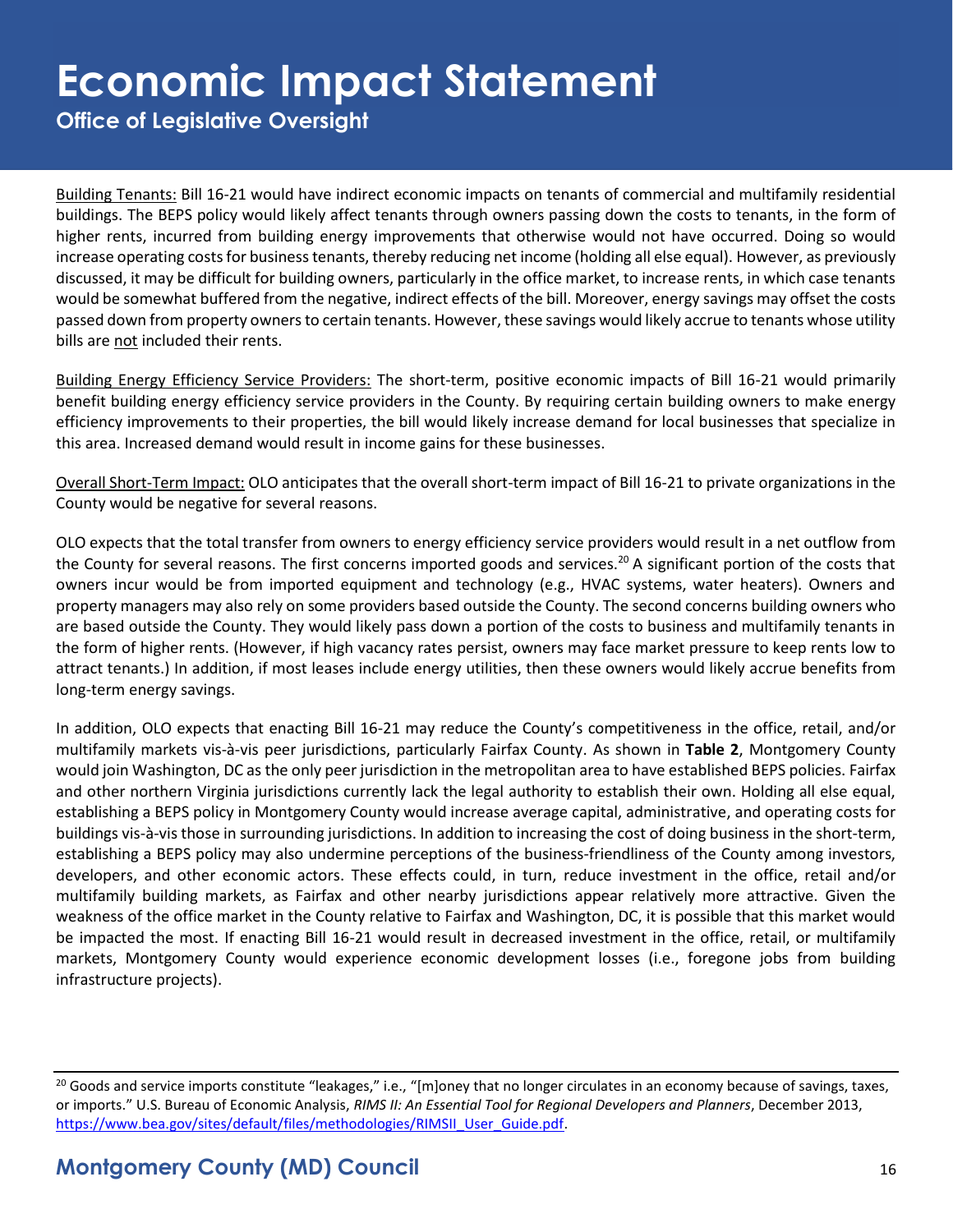**Office of Legislative Oversight**

#### **Residents**

The residents who would be primarily impacted by Bill 16-21 are the owners and workforces of commercial and multifamily residential buildings, business tenants, and local energy efficiency service providers, as well as residential tenants of multifamily buildings. As previously discussed, residents who own commercial and multifamily units would experience income losses due to increased capital and operating costs in the short-term. Residents who own and work for energy efficiency service providers would experience income gains. Non-salaried building staff may also benefit from increased work hours. In addition, it is possible that expenditures related to building energy improvements that otherwise would not have occurred in the absence of enacting Bill 16-21 may create new jobs in the building management and support sectors and the energy efficiency sector. Any additional employment may benefit residents.

The long-term economic impacts of Bill 16-21 on residents are beyond the scope of this analysis.

## **DISCUSSION ITEMS**

Based on conversations with representatives of the commercial and multifamily residential building sector, OLO believes that Councilmembers may want to consider the following discussion items:

The first item concerns the timing in which the benchmarking and BEPS requirements would be implemented. (See **Figure 1** for the timeline.) As previously discussed, the COVID-19 pandemic has significantly harmed the office, retail, and multifamily building markets. Owners have lost revenues due to loss of rent and incurred new costs associated with meeting public health standards for buildings. As the economy continues to open, owners of commercial buildings will incur more costs to make buildings safe for occupancy. Importantly, it is likely that the goals of meeting public health standards and reducing energy would come into conflict. For example, many building managers have been implementing new standards for ventilation and air-filtration, in addition to meeting other guidelines.<sup>21</sup> Councilmembers may want to consider whether the timeline of the benchmarking and/or BEPS policy could be adjusted to accommodate the cost and market conditions due to the pandemic, without undermining the environmental goals of the policy and the County's GGE reduction goals.

The second item concerns building owners' and managers' responsibility for tenants' energy-use. Some tenants may face challenges in reducing energy (i.e., due to the nature of their business operations) or be unwilling to change their poor energy management behaviors. The latter is of particular concern when utilities are included in rents. Councilmembers may want to consider how to modify the bill to directly incentivize tenant energy-use behavior.

The final item concerns establishing energy-use baselines for the BEPS. Due to the closure and reopening of the economy, building energy-use has been atypical since the start of the pandemic. Councilmembers may want to consider the

<sup>&</sup>lt;sup>21</sup> Reportedly, new electricity demands due to public health standards, in addition to lease structures and poor energy management practices, explain why electricity-use for offices are returning to pre-pandemic levels. See Nate Berg, "Empty office buildings are still devouring energy. Why?" Fast Company, January 20, 2021[, https://www.fastcompany.com/90595577/empty-office-buildings-are](https://www.fastcompany.com/90595577/empty-office-buildings-are-still-devouring-energy-why)[still-devouring-energy-why.](https://www.fastcompany.com/90595577/empty-office-buildings-are-still-devouring-energy-why) See also Ashrae.org, "Coronavirus (COVID-19) Response Resources from ASHRAE and others," [https://www.ashrae.org/technical-resources/resources.](https://www.ashrae.org/technical-resources/resources)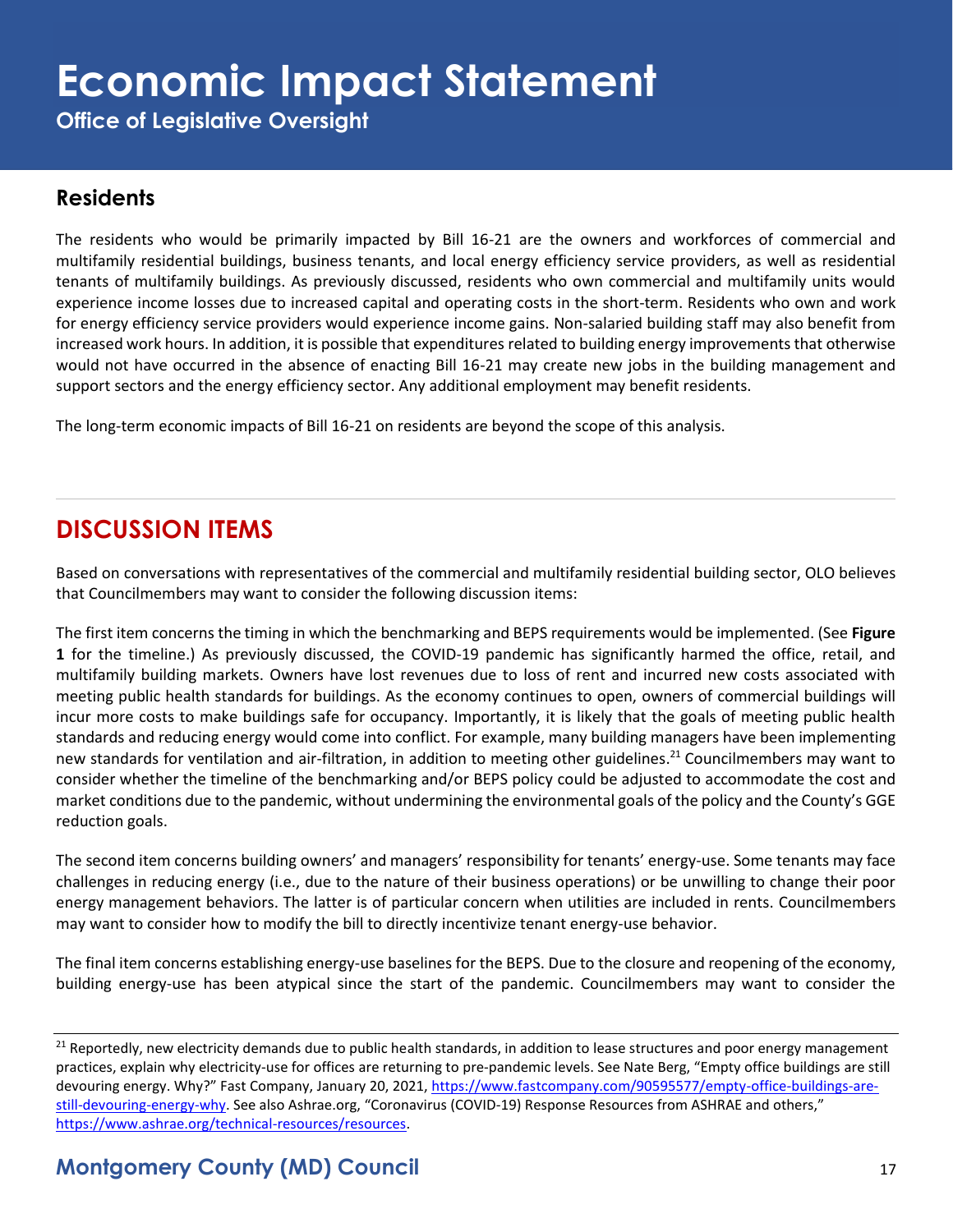**Office of Legislative Oversight**

economic implications of using 2020-2022 data to establish baselines for certain buildings and evaluating buildings' future energy-use based on this atypical period.

Should the Council desire better data points about actual costs or how this ball may impact Montgomery County's competitiveness against neighboring jurisdictions, a more detailed analysis should be requested.

## **WORKS CITED**

Ashrae.org. "Coronavirus (COVID-19) Response Resources from ASHRAE and others."

Berg, Nate. "Empty office buildings are still devouring energy. Why?" Fast Company. January 20, 2021.

Bergfeld, Katie et al. "Making Data-Driven Policy Decisions for the Nation's First Building Energy Performance Standards." Lawrence Berkeley National Laboratory. August 2020.

Code of the District of Columbia. Section 8-1772.21. Establishment of a Building Energy Performance Standard Program.

Department of Environmental Protection. "Building Energy Performance Standards in Montgomery County." Presentation.

Department of Environmental Protection. Montgomery County Community Wide Greenhouse Gas Emissions Inventory.

Doee.dc.gov. Building Energy Performance Standards (BEPS). Department of Energy & Environment.

Doee.dc.gov. Guide to the 2021 Building Energy Performance Standards. Department of Energy & Environment.

Elrich, Marc County Executive to Tom Hucker, Council President. Memorandum. April 1, 2021.

Fawley-King, Todd and Atul Sharma. "Future of the office market, Part 1: What will the post-pandemic office market mean to growth and redevelopment of Montgomery County?" The Third Place. November 23, 2020.

Fawley-King, Todd. "Future of the office market, Part 2: Which of Montgomery County's office districts are best positioned to win the region's post-COVID office space race?" The Third Place. December 21, 2020.

Fawley-King, Todd. "The future of the office market, Part 3: Attracting office users post-COVID." The Third Place. January 13, 2021.

Majumder, Bianca and Luke Bassett. "Energy-Efficient Buildings Are Central to Modernizing U.S. Infrastructure." Center for American Progress. January 29, 2019.

Montgomery County Climate Action Plan. Public Draft.

Montgomery County Code. Article 6. Building Energy Use Benchmarking.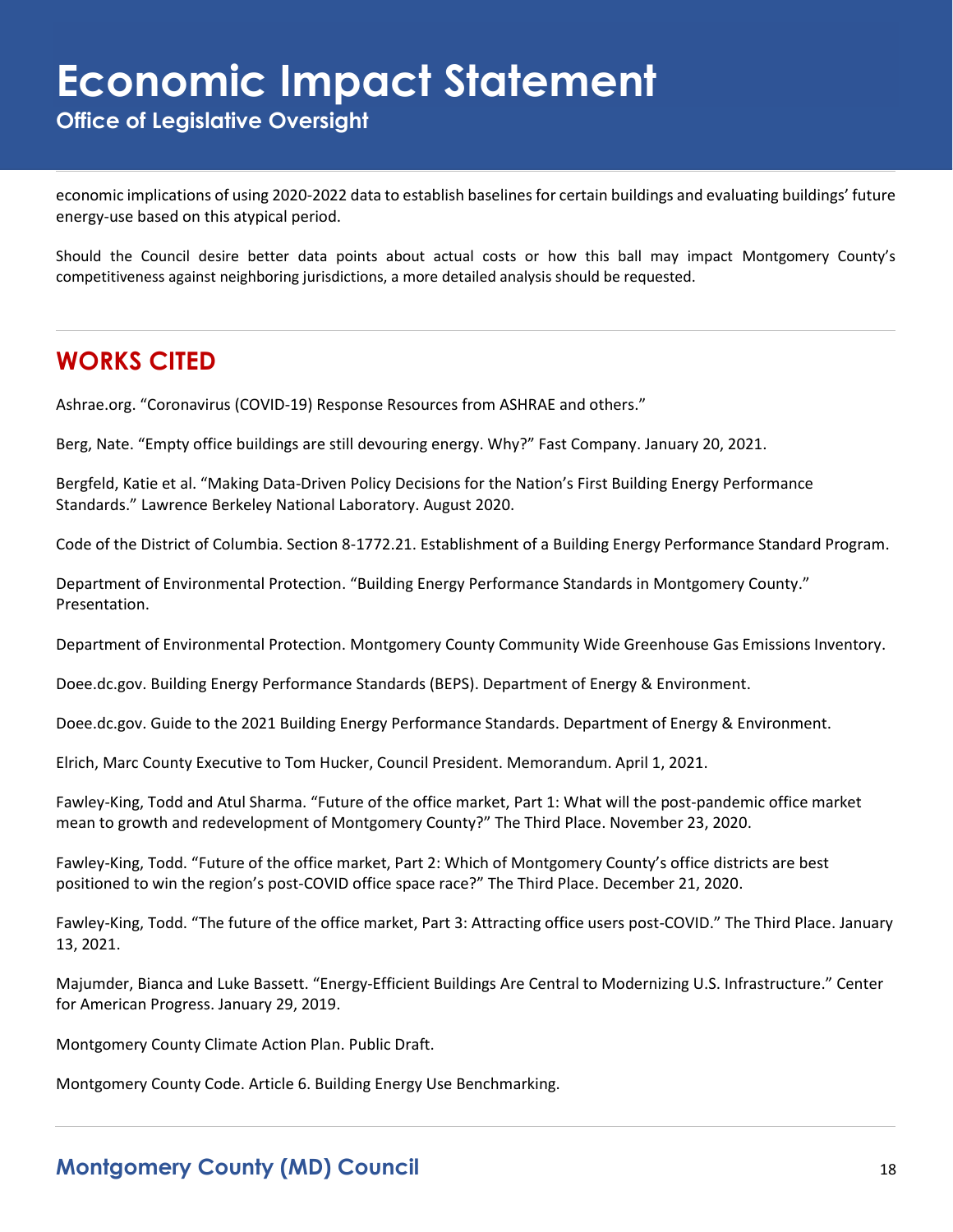**Office of Legislative Oversight**

Montgomery County Code. Sec. 2-81B. Economic Impact Statements.

Montgomery County Council. Bill 16-21, Environmental Sustainability – Building Energy Use Benchmarking and Performance Standards – Amendments. Introduced on May 4, 2021.

Montgomery County Council. Bill 2-14 – Environmental Sustainability – Buildings – Benchmarking. Enacted on April 22, 2014.

Montgomery County Council. Resolution 18-974, Emergency Climate Mobilization. Adopted on December 5, 2017.

MorganStanley.com. "Green Buildings Power Savings & Returns." Morgan Stanley. June 2017.

Sesker, Jacob. "Office Vacancies: Not Just the Owner's Problem." Harpwell Strategies. May 4, 2021.

Swinter.com. "Steven Winter Associates Selected to Implement Ambitious Plan to Reduce DC Building Emissions." November 11, 2020.

## **CAVEATS**

Two caveats to the economic analysis performed here should be noted. First, predicting the economic impacts of legislation is a challenging analytical endeavor due to data limitations, the multitude of causes of economic outcomes, economic shocks, uncertainty, and other factors. Second, the analysis performed here is intended to *inform* the legislative process, not determine whether the Council should enact legislation. Thus, any conclusion made in this statement does not represent OLO's endorsement of, or objection to, the bill under consideration.

### **CONTRIBUTIONS**

Stephen Roblin (OLO) prepared this report.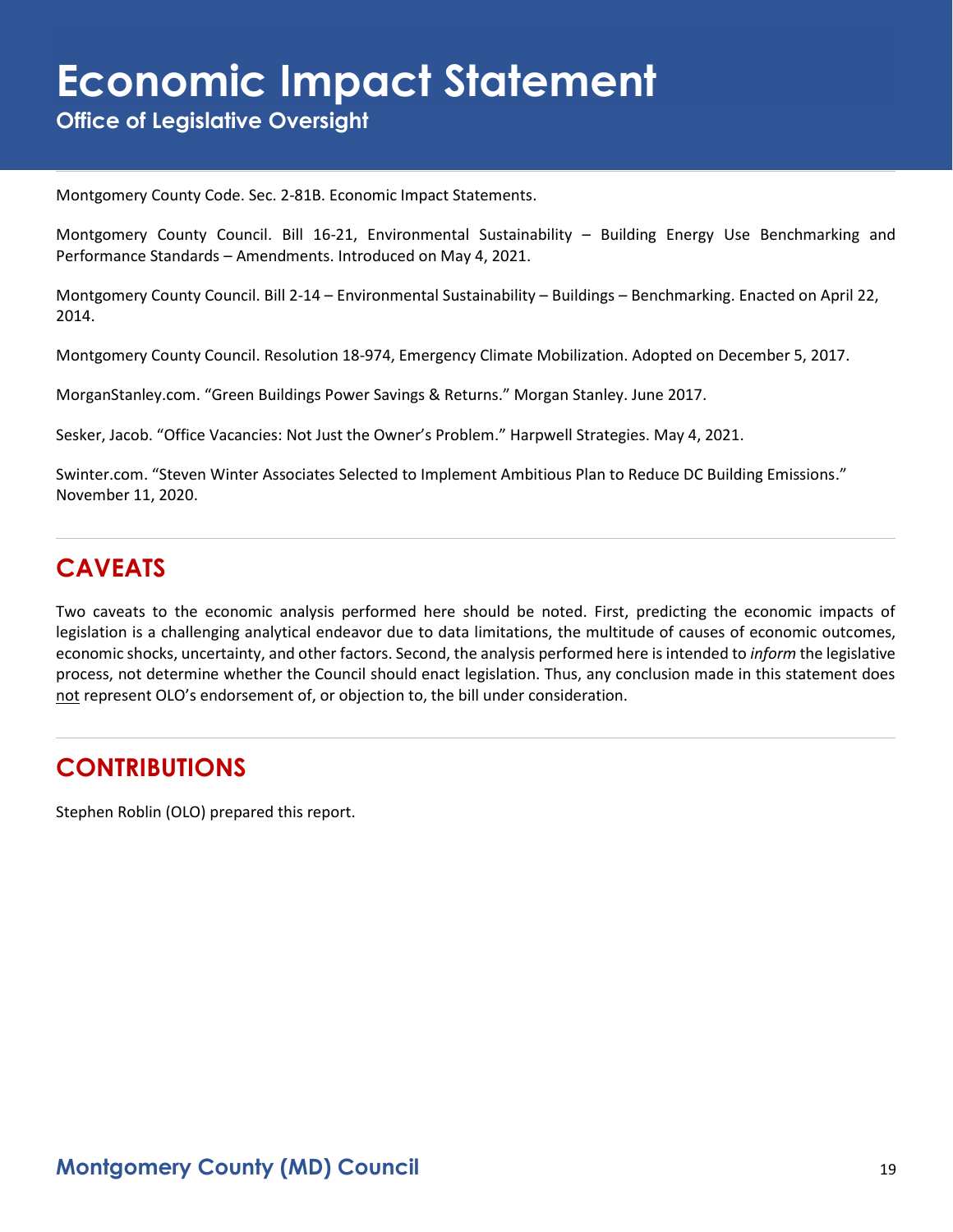**Office of Legislative Oversight**

## **APPENDIX**

|                                        | <b>Vacant Percent</b> | <b>Total Available</b> | <b>Net Absorption</b> |                      | <b>Office Gross</b> |
|----------------------------------------|-----------------------|------------------------|-----------------------|----------------------|---------------------|
| Period                                 | % Total               | <b>Percent % Total</b> | <b>SF Total</b>       | <b>Deliveries SF</b> | <b>Rent Overall</b> |
| <b>Montgomery County Office Market</b> |                       |                        |                       |                      |                     |
| 2021 Q2 QTD                            | 15.1%                 | 18.1%                  | (373,980)             | $\pmb{0}$            | \$29.87             |
| 2021 Q1                                | 14.6%                 | 17.7%                  | (185, 175)            | 362,643              | \$30.02             |
| 2020 Q4                                | 13.9%                 | 17.5%                  | (297, 438)            | 84,264               | \$29.73             |
| 2020 Q3                                | 13.4%                 | 16.6%                  | (41, 228)             | 622,579              | \$29.83             |
| 2020 Q2                                | 12.6%                 | 15.9%                  | (99, 996)             | 169,000              | \$30.01             |
| 2020 Q1                                | 12.3%                 | 15.4%                  | (225, 306)            | 0                    | \$30.02             |
| 2019 Q4                                | 12.0%                 | 15.8%                  | (14, 222)             | $\pmb{0}$            | \$29.18             |
| 2019 Q3                                | 11.9%                 | 15.6%                  | 168,030               | 291,414              | \$29.21             |
| 2019 Q2                                | 11.8%                 | 15.8%                  | (321, 701)            | 0                    | \$29.36             |
| 2019 Q1                                | 11.4%                 | 15.7%                  | (188, 433)            | 27,600               | \$29.04             |
| <b>Fairfax County Office of Market</b> |                       |                        |                       |                      |                     |
| 2021 Q2 QTD                            | 17.5%                 | 22.1%                  | (477,081)             | 0                    | \$31.57             |
| 2021 Q1                                | 17.1%                 | 21.6%                  | (1,057,873)           | 0                    | \$31.17             |
| 2020 Q4                                | 16.2%                 | 20.9%                  | (464, 673)            | 0                    | \$31.12             |
| 2020 Q3                                | 15.8%                 | 20.3%                  | (531, 210)            | 0                    | \$31.42             |
| 2020 Q2                                | 15.4%                 | 19.8%                  | 394,653               | 372,957              | \$31.16             |
| 2020 Q1                                | 15.5%                 | 19.5%                  | (534, 369)            | 401,000              | \$31.25             |
| 2019 Q4                                | 14.7%                 | 19.0%                  | 170,802               | 88,000               | \$30.95             |
| 2019 Q3                                | 14.8%                 | 18.9%                  | 738,619               | 111,642              | \$30.64             |
| 2019 Q2                                | 15.3%                 | 19.4%                  | 177,002               | 0                    | \$30.27             |
| 2019 Q1                                | 15.5%                 | 19.3%                  | 522,596               | 438,169              | \$30.19             |
| <b>Washington, DC Office Market</b>    |                       |                        |                       |                      |                     |
| 2021 Q2 QTD                            | 13.9%                 | 18.8%                  | (772, 055)            | 38,191               | \$51.96             |
| 2021 Q1                                | 13.4%                 | 18.2%                  | (1, 151, 885)         | 258,620              | \$51.86             |
| 2020 Q4                                | 12.5%                 | 17.9%                  | (855, 865)            | 0                    | \$51.63             |
| 2020 Q3                                | 12.0%                 | 16.8%                  | (653, 554)            | 27,650               | \$51.71             |
| 2020 Q2                                | 11.6%                 | 16.3%                  | 419,075               | 557,129              | \$51.87             |
| 2020 Q1                                | 11.5%                 | 15.8%                  | 165,715               | 1,019,922            | \$51.97             |
| 2019 Q4                                | 11.1%                 | 15.5%                  | 91,622                | 271,433              | \$51.70             |
| 2019 Q3                                | 11.0%                 | 15.8%                  | (157, 190)            | 681,881              | \$51.66             |
| 2019 Q2                                | 10.5%                 | 15.7%                  | 1,297,460             | 1,280,550            | \$51.91             |
| 2019 Q1                                | 10.6%                 | 15.1%                  | (152, 161)            | 1,355,473            | \$51.37             |

#### **Table A1. Office Market Data for Peer Jurisdictions (2019Q1 – 2021Q2)**

Data Source: Costar; Montgomery County Planning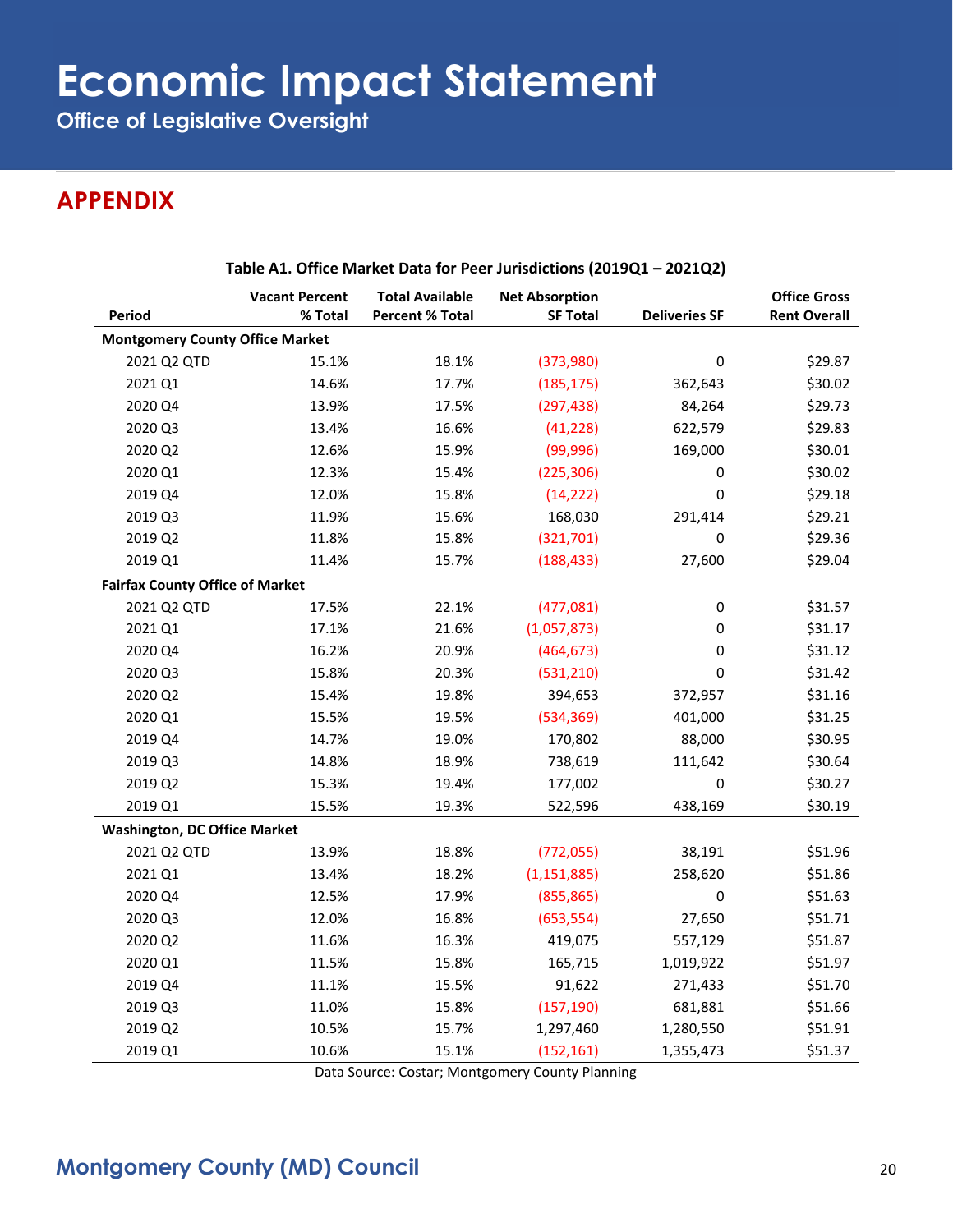**Office of Legislative Oversight**

|                                        | <b>Vacant Percent</b> | <b>Total Available</b> | <b>Net Absorption</b> |                      | <b>NNN Rent</b> |
|----------------------------------------|-----------------------|------------------------|-----------------------|----------------------|-----------------|
| Period                                 | % Total               | <b>Percent % Total</b> | <b>SF Total</b>       | <b>Deliveries SF</b> | <b>Overall</b>  |
| <b>Montgomery County Retail Market</b> |                       |                        |                       |                      |                 |
| 2021 Q2 QTD                            | 5.3%                  | 7.1%                   | 326                   | $\pmb{0}$            | \$28.07         |
| 2021 Q1                                | 5.3%                  | 8.0%                   | (25, 485)             | 0                    | \$27.89         |
| 2020 Q4                                | 5.2%                  | 7.9%                   | 10,511                | 0                    | \$28.21         |
| 2020 Q3                                | 5.3%                  | 7.7%                   | (91, 113)             | 0                    | \$28.59         |
| 2020 Q2                                | 4.9%                  | 7.2%                   | (83, 408)             | 0                    | \$29.96         |
| 2020 Q1                                | 4.6%                  | 6.8%                   | 1,300                 | 0                    | \$29.47         |
| 2019 Q4                                | 4.6%                  | 6.8%                   | 17,765                | 0                    | \$30.36         |
| 2019 Q3                                | 4.7%                  | 7.3%                   | 95,317                | 35,496               | \$29.75         |
| 2019 Q2                                | 4.9%                  | 7.6%                   | (35, 443)             | 0                    | \$30.33         |
| 2019 Q1                                | 4.8%                  | 7.2%                   | 29,789                | 7,999                | \$30.16         |
| <b>Fairfax County Retail Market</b>    |                       |                        |                       |                      |                 |
| 2021 Q2 QTD                            | 3.5%                  | 5.0%                   | (6, 124)              | $\pmb{0}$            | \$29.16         |
| 2021 Q1                                | 3.5%                  | 5.1%                   | (118, 704)            | 14,759               | \$29.07         |
| 2020 Q4                                | 3.2%                  | 4.9%                   | 64,006                | 80,000               | \$30.65         |
| 2020 Q3                                | 3.1%                  | 4.6%                   | (38, 482)             | 0                    | \$30.62         |
| 2020 Q2                                | 3.1%                  | 4.0%                   | (201, 193)            | 0                    | \$30.52         |
| 2020 Q1                                | 2.6%                  | 3.5%                   | 174,565               | 200,448              | \$31.03         |
| 2019 Q4                                | 2.6%                  | 3.8%                   | 152,841               | 100,677              | \$30.68         |
| 2019 Q3                                | 2.7%                  | 3.8%                   | 75,590                | 10,115               | \$30.90         |
| 2019 Q2                                | 2.8%                  | 4.0%                   | (123, 300)            | 80,885               | \$31.07         |
| 2019 Q1                                | 2.4%                  | 3.9%                   | 6,275                 | 19,567               | \$31.19         |
| <b>Washington, DC Retail Market</b>    |                       |                        |                       |                      |                 |
| 2021 Q2 QTD                            | 6.3%                  | 7.3%                   | 17,471                | $\pmb{0}$            | \$41.06         |
| 2021 Q1                                | 6.4%                  | 7.4%                   | (6,900)               | 0                    | \$40.26         |
| 2020 Q4                                | 6.3%                  | 7.6%                   | (9, 398)              | 5,605                | \$40.01         |
| 2020 Q3                                | 6.3%                  | 7.4%                   | (126, 650)            | 0                    | \$39.96         |
| 2020 Q2                                | 5.7%                  | 6.9%                   | (126, 557)            | 12,500               | \$41.28         |
| 2020 Q1                                | 5.1%                  | 6.3%                   | 70,047                | 6,886                | \$41.43         |
| 2019 Q4                                | 5.4%                  | 6.0%                   | 87,071                | 96,687               | \$41.81         |
| 2019 Q3                                | 5.4%                  | 6.3%                   | (13, 473)             | 35,650               | \$43.19         |
| 2019 Q2                                | 5.2%                  | 6.7%                   | (48, 492)             | 13,984               | \$43.04         |
| 2019 Q1                                | 4.9%                  | 6.5%                   | 66,260                | 0                    | \$42.36         |

#### **Table A2. Retail Market Data for Peer Jurisdictions (2019Q1 – 2021Q2)**

Data Source: Costar; Montgomery County Planning